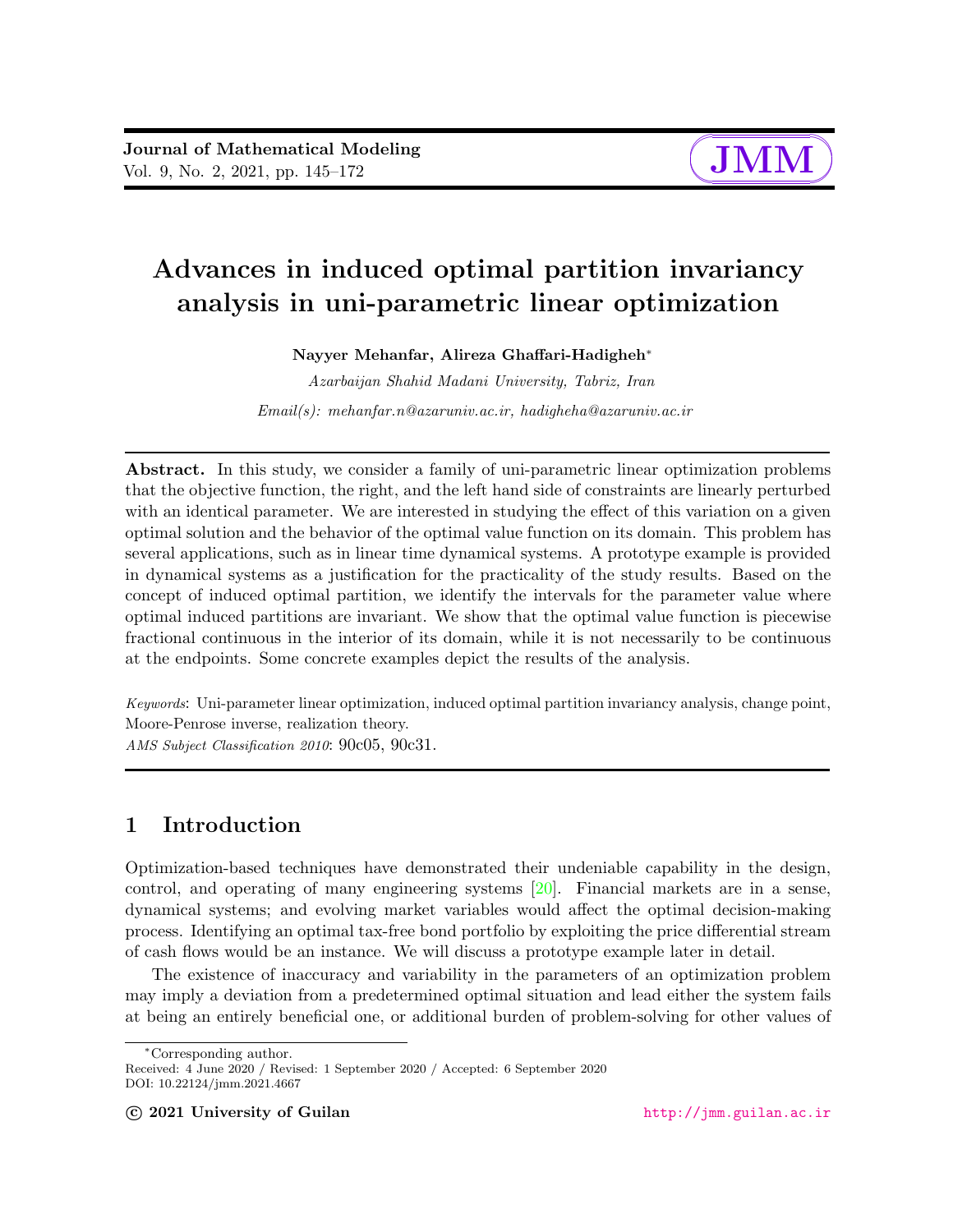parameters is required. Investigation of these possibilities and their consequences has attracted the primary concern of many researchers.

Parametric programming has denoted competence when uncertainty appears on the problem data, or the process states corresponding to the parameters. This approach economically identifies the exact mapping of the optimal solution in the space of system parameters. Moreover, unnecessary several problems solving is avoided, and the optimal solution can be immediately adjusted to the system dynamics.

Linear programming, with its parametric version, is a mature field of optimization and has proved its efficiency in simplifying many dynamical systems. For instance, when the input data of a linear program only depends on a single parameter, the parameter would be considered as "time" in a "time-developing system", and analyzing the system behavior over a period could be the aim.

To be specific, let  $c \in \mathbb{R}^n$ ,  $b \in \mathbb{R}^m$  and  $A \in \mathbb{R}^{m \times n}$  be fixed data, and  $x, s \in \mathbb{R}^n$  and  $y \in \mathbb{R}^m$  as unknown vectors. Here, vectors b and c are usually referred to as rim data and A as technological data. Moreover, let  $t \in \mathbb{R}$  be a parameter, and  $\Delta c \in \mathbb{R}^n$ ,  $\Delta b \in \mathbb{R}^m$  and  $\Delta A \in \mathbb{R}^{m \times n}$  be components of a perturbing direction denoted by  $\Delta = (\Delta A, \Delta b, \Delta c)$  for the sake of brevity in notation. In this way, a uni-parametric linear optimization problem could be defined as

$$
P_t(\triangle) \qquad \min\Big\{ (c+t\triangle c)^T x : (A+t\triangle A)x = b+t\triangle b, \ x \ge 0 \Big\},\
$$

with its dual as

$$
D_t(\triangle)
$$
 max  $\{(b + t\triangle b)^T y : (A + t\triangle A)^T y \le c + t\triangle c\}.$ 

Special cases may occur when  $\Delta c = 0$  or  $\Delta b = 0$ , which are denoted by  $P_t(\Delta A, \Delta b)$ ,  $P_t(\Delta A, \Delta c)$ and  $P_t(\triangle A)$  (when both are zero), along with their dual problems, respectively.

As a practical example, consider the problem of identifying an optimal tax-free bond portfolio using the price differential stream of cash flows. This objective could be accomplished by purchasing at the ask price "underpriced" bonds, while simultaneously selling at the bid price "overpriced" bonds. The following model was proposed in  $[21]$  as a tax-specific version at which the objective is achieved by analogous exercising for a given tax bracket and the price differential of an after-tax stream of cash flows (See also [\[23\]](#page-27-2)).

<span id="page-1-0"></span> $s.t.$ 

$$
\max \qquad \sum_{j=1}^{n} p_j^b x_j^b - \sum_{j=1}^{n} p_j^a x_j^a
$$
\n
$$
s.t. \qquad c_1 = \sum_{j=1}^{n} a_j^1 x_j^a - \sum_{j=1}^{n} a_j^1 x_j^b,
$$
\n
$$
c_t = (1+\rho)c_{t-1} + \sum_{j=1}^{n} a_j^t x_j^a - \sum_{j=1}^{n} a_j^t x_j^b, \quad t = 2, ..., T,
$$
\n
$$
c_t \ge 0, \quad t = 1, ..., T,
$$
\n
$$
x_j^a, x_j^b \ge 0, \quad j = 1, ..., n,
$$
\n
$$
x_j^a, x_j^b \le 1, \quad j = 1, ..., n,
$$
\n(1)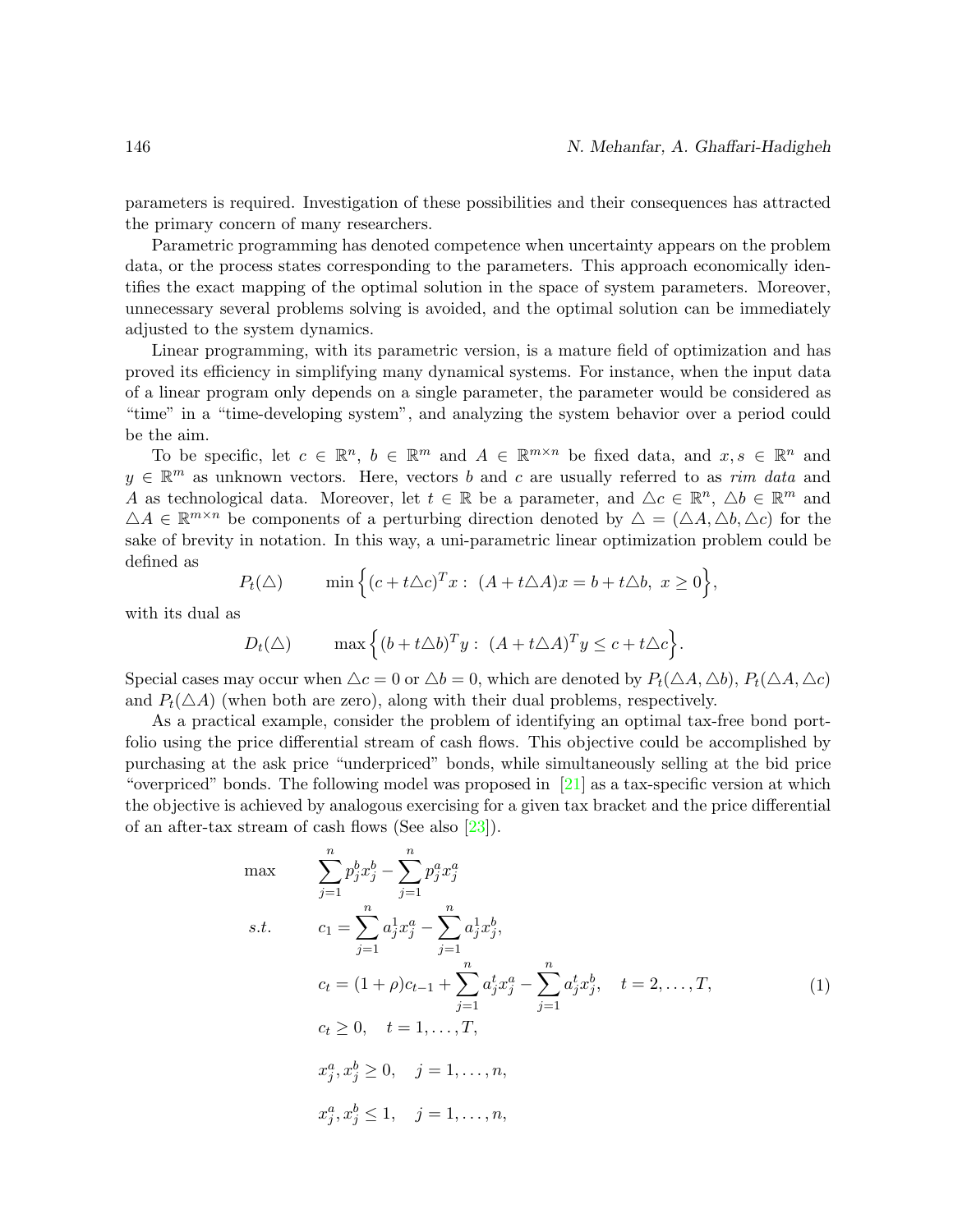where  $\{1, 2, \ldots, n\}$  is the set of riskless bonds,  $p_j^a$  is the ask price,  $p_j^b$  is the bid price, and  $a_j^t$  is the coupon and/or principal payment on bond j at time t. The natural assumption is  $p_j^a > p_j^b$ . The variables  $x_j^a$  and  $x_j^b$  are respectively the amount of bond j bought and sold short. Here,  $c_t$ 's are future cash flows of the portfolio, and  $\rho$  is the exogenous riskless reinvestment rate, while  $c_t \geq 0$ guaranties that the portfolio is riskless. The final restriction on variables guaranties of having a finite solution. The objective function makes sense since the long side of an arbitrage position must be established at ask prices while the short side of the position must be established at bid prices.

In the sequel, to have a concrete description, we set  $T = 1$ , which means that there is no opportunity for reinvestment. One may consider that inputs  $p_j^a$ ,  $p_j^b$ , and  $a_j^1$  are are changing continuously over the developing time. For instance,  $p_j^b(\theta_1) = p_j^b(0)(1+t\theta_1)$ ,  $p_j^a(\theta_2) = p_j^a(0)(1+t\theta_2)$  $(t\theta_2)$ , and  $a_j^1(\theta_3) = a_j^0(1+t\theta_3)$ , where  $a_j^0$ ,  $p_j^b(0)$  and  $p_j^a(0)$  are corresponding prices at the beginning of the period, and  $\theta_1$ ,  $\theta_2$ , and  $\theta_3$  are potential respective different change rates over time. Moreover, this positive cash flow must be enough to repay a commitment amount that is  $b$  at the first of period and will change over this time period as  $b + t\theta_4$ . This means that not only ask and bid prices are varying but also coupon payment on bond  $j$  and commitment value are evolving over time. Moreover, suppose that you are free to exercise all acts at any time of the period, but simultaneously. In this way, we have the following parametric program.

<span id="page-2-0"></span>
$$
\max \qquad \sum_{j=1}^{n} p_j^b(0)(1+t\theta_1)x_j^b - \sum_{j=1}^{n} p_j^a(0)(1+t\theta_2)x_j^a
$$
\n
$$
s.t. \qquad \sum_{j=1}^{n} a_j^0(1+t\theta_3)x_j^a - \sum_{j=1}^{n} a_j^0(1+t\theta_3)x_j^b \ge (b+t\theta_4),
$$
\n
$$
0 \le x_j^a, x_j^b \le 1, \quad j = 1, \dots, n,
$$
\n
$$
(2)
$$

at which the inequality  $p_j^b(0)(1+t\theta_1) < p_j^a(0)(1+t\theta_2)$  must be satisfied for all  $t \geq 0$ . Observe that the standard form of this prototype instance is a dynamical system presented as a parametric problem of type  $P_t(\Delta c, \Delta A, \Delta b)$ . We will provide a simple numerical instance for this problem in Section [8.](#page-18-0)

Now, suppose that the Problems  $P_t(\Delta)$  and  $D_t(\Delta)$  are feasible at  $t = 0$ . We denote the feasible solution sets of these problems by  $\mathcal{P}_t$  and  $\mathcal{D}_t$ , and their optimal solution sets by  $\mathcal{P}_t^*$  and  $\mathcal{D}_t^*$ , respectively. A primal-dual feasible solution  $(x^*(t), y^*(t), s^*(t))$  is optimal if it satisfies the well-known complementary condition  $x^{*T}(t)s^{*}(t) = 0$ . Let us denote the index set  $\{1, 2, ..., n\}$ by *I*. For a nonsingular submatrix  $A_{\mathcal{B}}$  of the columns of A, where  $\mathcal{B}$  is a set of m indices in  $\mathcal{I}$ and  $\mathcal{N} = \mathcal{I} \setminus \mathcal{B}$ ,  $x^T(t) = (x^T_{\mathcal{B}}(t), x^T_{\mathcal{N}}(t))$  is a primal basic feasible solution when  $x_{\mathcal{B}}(t) = A_{\mathcal{B}}^{-1} b \ge 0$ , and  $x_{\mathcal{N}}(t) = 0$ . Further,  $(\tilde{y}^{T}(t), \tilde{s}^{T}(t))$  is a dual basic feasible solution, when  $y(t) = A_{\mathcal{B}}^{-T} c_{\mathcal{B}}$  and  $s(t) = c - A^T A_B^{-T} c_B \ge 0$ . Note that a basic optimal solution characterizes a partition of the index set, known as basic optimal partition.

The primal-dual optimal solution  $(x^*(t), y^*(t), s^*(t))$  is strictly complementary when  $x_j^*(t)$  +  $s_j^*(t) > 0$  for all  $j \in \mathcal{I}$ . By the Goldman-Tucker's theorem [\[10\]](#page-26-0), the existence of a strictly complementary solution is guaranteed when for a given t both problems  $P_t(\Delta)$  and  $D_t(\Delta)$  are feasible. An interior point method starts from a solution and leads to a strictly complementary optimal solution [\[22\]](#page-27-3). Recall that an interior point method's success to provide a strictly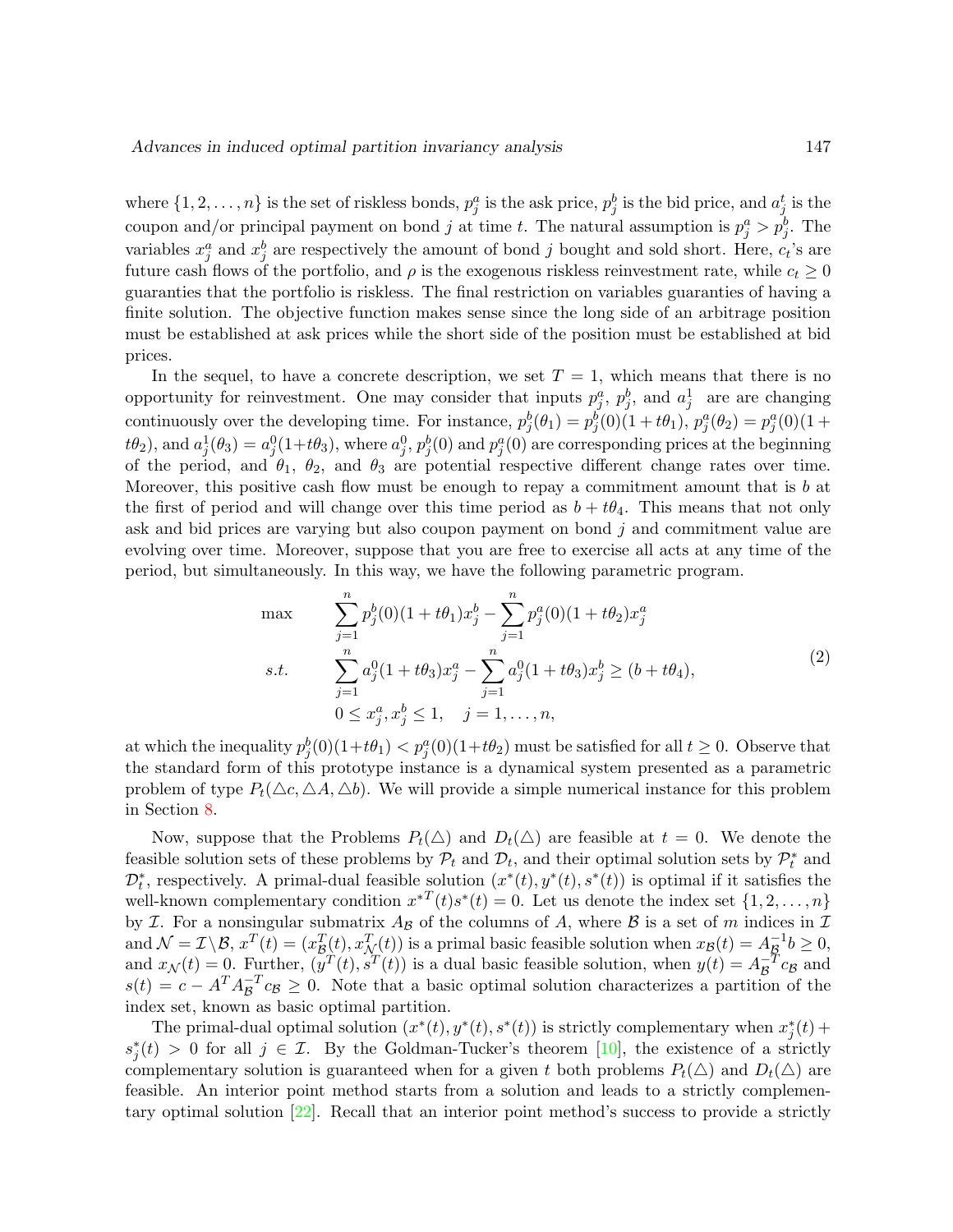complementary optimal solution strongly depends on having a full row rank coefficient matrix in a linear optimization problem. There are efficient methods to remove redundant rows and columns of a matrix. Here, without loss of generality, we assume that the matrix A has full row rank. As a result, a primal-dual strictly complementary optimal solution  $(x^*(t), y^*(t), s^*(t))$ partitions the index set  $\mathcal I$  as  $\pi_t = (B_t, N_t)$ , where

$$
B_t := \{j|x_j^*(t) > 0, \text{ for some } x^*(t) \in \mathcal{P}_t^*\},
$$
  
\n
$$
N_t := \{j|s_j^*(t) > 0, \text{ for some } (y^*(t), s^*(t)) \in \mathcal{D}_t^*\}.
$$

This partition is referred to as optimal partition, hereafter.

Parametric analysis studies the effect of data perturbation along a direction (or some directions) according to some parameters. The aim of a study could be to identify the region for the parameters where specific properties of the current optimal solution are invariant. More clearly, when the current optimal solution is strictly complementary (basic), one might be interested in identifying the region for the parameter(s) at which the known optimal partition (optimal basis) is invariant for every parameter(s) values in this region.

Sometimes, we only have an optimal solution without knowing that it is weather basic or strictly complementary. In this case, one may be interested in determining the region for parameter values where the support set of the in-hand optimal solution is invariant [\[9\]](#page-26-1). From the support set of a nonnegative vector v, we mean  $\sigma(v) = \{j \in \mathcal{I}, v_j > 0\}$ . In this way, expansion and restriction of a support set can be studied, too [\[19\]](#page-27-4). These points of view have been studied extensively during the last decade. Especially in an interesting recent application in game theory [\[15\]](#page-26-2), the author considered interval bimatrix games and focused on three kinds of support set invariancy. In such games, support of a mixed strategy consists of pure strategies having positive probabilities. Given an interval-valued bimatrix game and supports for both players, the paper aims to answer some questions. Questions like "Does every bimatrix game instance have an equilibrium with the prescribed support?" and "Has every bimatrix game instance an equilibrium being a subset/superset of the prescribed support?". It was shown that answering these questions is computationally challenging.

Practically, the degeneracy of a primal or dual basic solution leads to having multiple dual or primal optimal solutions. This fact shows that the basic optimal partition may not be unique in general, while the convexity of optimal solution sets implies the uniqueness of the optimal partition. The optimal partition and the basic optimal partition are identical when the primal problem has a unique nondegenerate optimal solution.

Due to this important property of the optimal partition, we consider Problem  $P_t(\triangle)$  and its special version  $P_t(\Delta A, \Delta c)$ , and aim to identify the region where the known optimal partition is invariant. Our approach is to generalize the methodology introduced in  $[18]$  for identifying the optimal partition invariancy region of  $P_t(\triangle A, \triangle b)$ . We first convert these problems into equivalent forms in which only their left-hand sides are perturbed. In this way, some free variables are introduced, which lead to defining the induced optimal partition and the notion of induced optimal partition invariancy analysis. As a result, in addition to the transition point, the change point concept is introduced. Furthermore, the representation of the optimal value function of such problems is presented in this study.

The rest of the paper is organized as follows. Section [2](#page-4-0) is devoted to reviewing some related findings in parametric linear programming. In Section [3,](#page-5-0) first, we state some necessary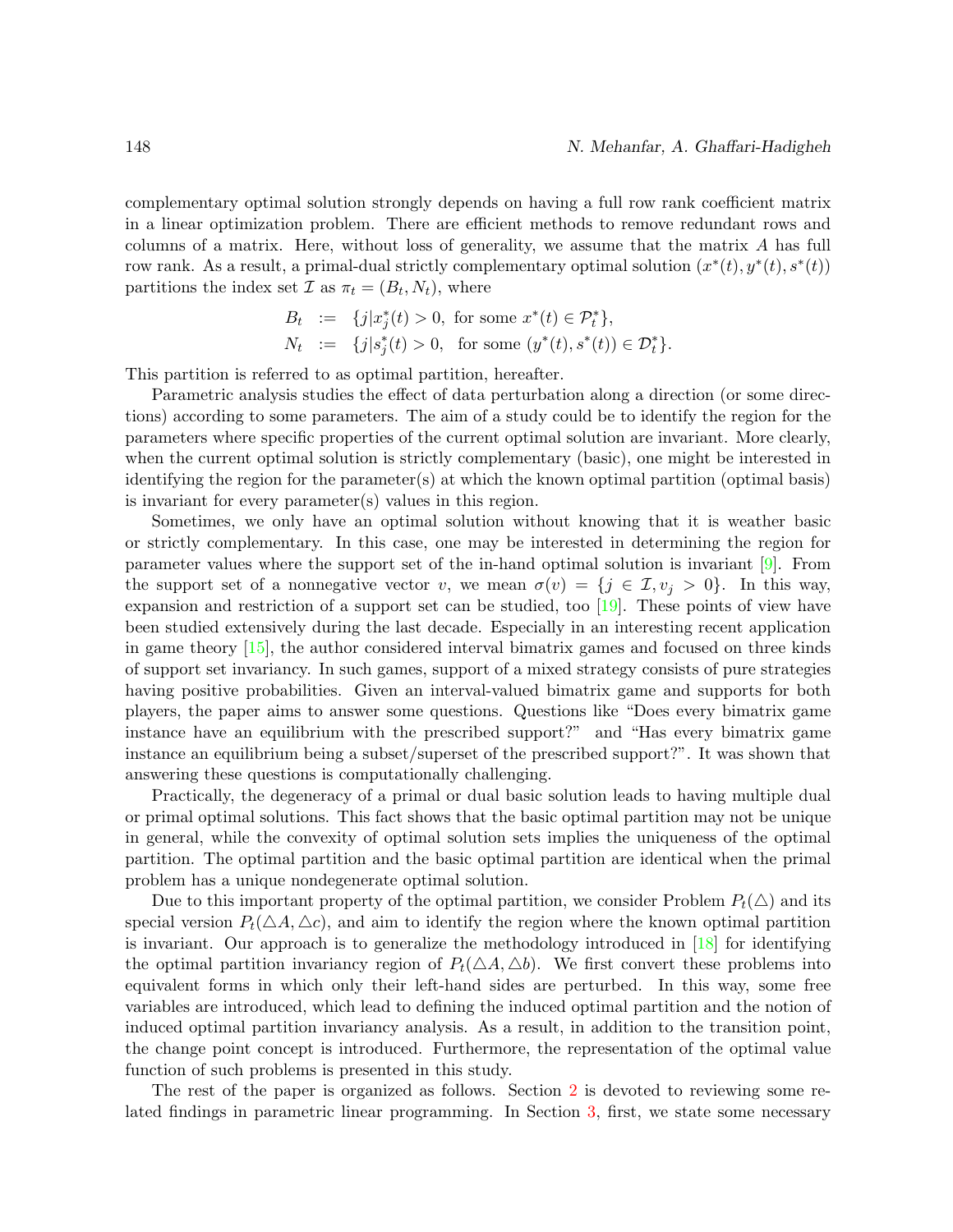presumptions for guaranteeing the convexity of the optimal partition invariancy region on Problem  $P_t(\triangle)$ . Then, some preliminary concepts on Moore-Penrose inverse and Realization theory are reviewed. We formalize the methodology of induced optimal partition invariancy analysis on Problems  $P_t(\triangle)$  and  $P_t(\triangle A, \triangle c)$ , in Section [4.](#page-8-0) Moreover, the concept of change point is clarified, and distinguished from the transition point. This section ends with a description of the concept of free variables on this parametric analysis. The process of finding all transition points, change points, and invariancy intervals is expressed in Section [5.](#page-13-0) An explicit formula of the optimal value function on each invariancy interval is presented in Section [6.](#page-16-0) In Section [7,](#page-18-1) we briefly explain the adaptation of the presented algorithm in [\[18\]](#page-27-5) with the notations of this paper. Some concrete examples illustrate the results in Section [8.](#page-18-0) The final section contains some concluding remarks.

## <span id="page-4-0"></span>2 Literature review

Let us first review some findings related to the parametric linear program. It is proved that in a parametric linear optimization problem when either  $\Delta b$  or  $\Delta c$  is a nonzero vector, optimal partition invariancy intervals are open if they are not singletons. The optimal value function is a continuous piecewise linear function over these intervals  $[6,22]$  $[6,22]$ . Singleton regions are referred to as breakpoints since they separate the invariancy intervals, and the optimal value function fails to be differentiable at these points. Moreover, this function has constant slopes an invariancy intervals, which suggests one to refer to these intervals as linearity intervals  $[22]$ . In  $[13]$ , the results of sensitivity and parametric analysis of single-parametric linear programming were extended to the case when there are multiple parameters in the objective function and the right-hand side of constraints. The author described the set of admissible parameters under the support set and optimal partition invariancies and compared them with the classical optimal basis invariancy.

Similarly, when both the right-hand side of the constraints and the objective function are perturbed with identical parameters, each invariancy region is again an open interval if it is not a singleton. However, the optimal value function is a continuous piecewise quadratic function on these invariancy intervals  $[6, 8]$  $[6, 8]$  $[6, 8]$ , while optimal partitions are different on them and their separating points. Therefore, these points would be referred to as transition points instead of breakpoints. In this case, the representation of the optimal value function is different at each invariancy interval; it is continuous at transition points and fails to have the first or the second derivative at them. In general, and as a result, optimal partition invariancy analysis in these cases aims to identify those subintervals where the optimal value function has different representations  $[8, 22]$  $[8, 22]$  $[8, 22]$ . This latter case has also been studied when the problem is in canonical form  $|12|$ . Though the concept of the invariancy region in this study is somehow dissimilar, and the interpretation of the notion differs, the results are almost identical.

In another point of view in  $[14]$ , the aim was to compute tolerances (intervals) for the objective function coefficients and the right-hand side values. The tolerance means that having an optimal solution, they can independently and simultaneously vary inside their tolerances while preserving some optimality criterion such as optimal basis, support set, and optimal partition invariancy. In this paper, the tolerance analysis was put in a unified framework convenient for algorithmic processing, which is applicable not only in linear programming but also in other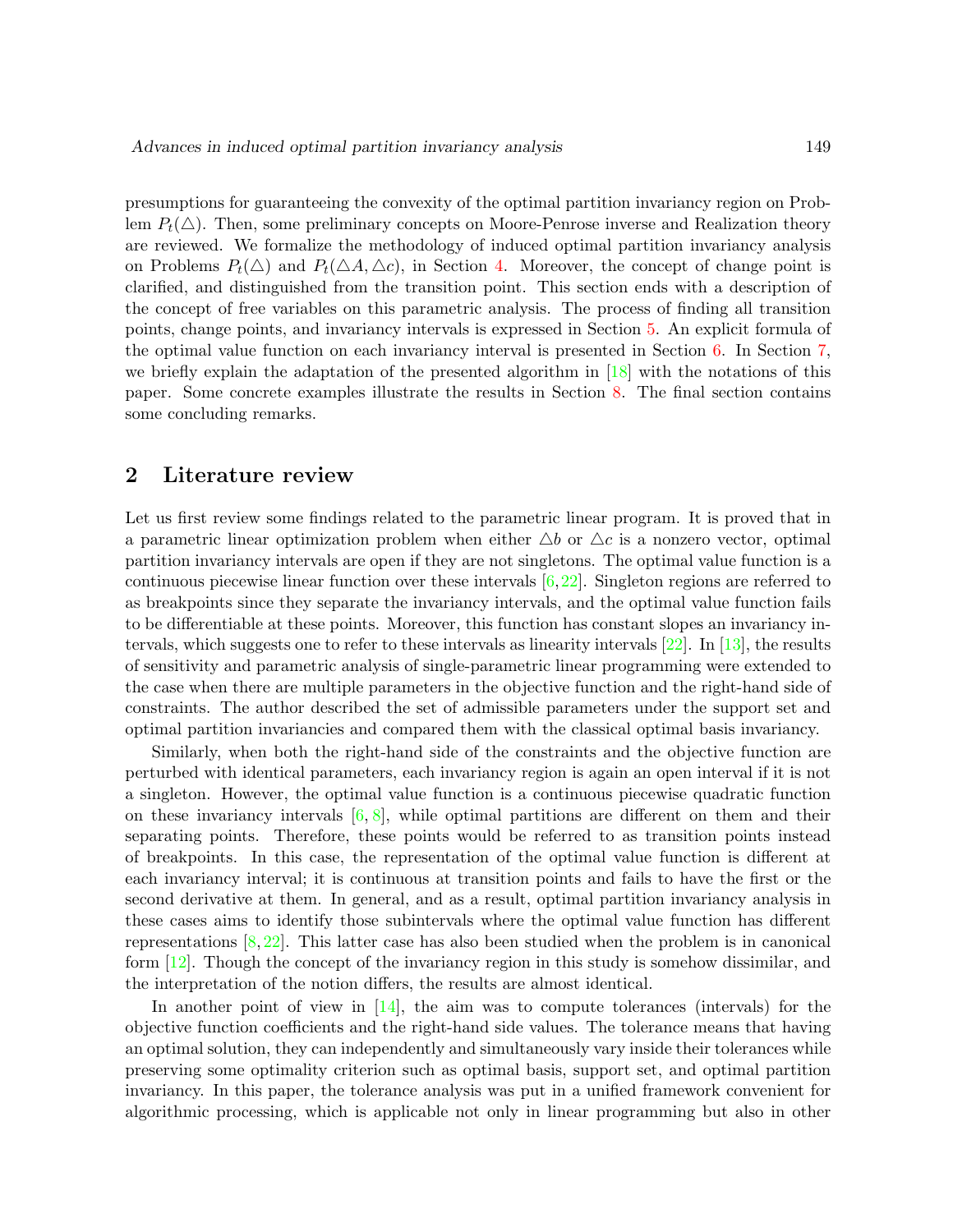linear systems. Moreover, the known results were surveyed, and an improvement was proposed while taking into account the proportionality. This improvement refers to optimality in some sense; that is the resulted tolerances are maximal. It is worth mentioning that this approach is useful not only for the simplex method solvers but also for the interior points methods. Time complexity has also been discussed, and it is showed that determining the maximal tolerances in an NP-hard problem.

Investigation of the case when only the coefficient matrix A is perturbed alongside a direction  $\triangle A$  has a long story. Here, we only mention the findings from the perspective of optimal partition invariancy. The problem in the canonical form with a perturbing direction of rank one, when a primal-dual strictly complementary optimal solution is in hand, has been studied in [\[11\]](#page-26-8). For a linear program with inequality constraints, at which a single parameter perturbs only their left-hand side, a solution algorithm has been presented in [\[17\]](#page-27-6). The main obstacle in this algorithm is that the inversion techniques of perturbed matrices cause several computational complexities.

Another algorithm has been introduced for finding the exact solution of multi-parametric linear programming problems with inequality constraints when simultaneously, the coefficients of the objective function, the right-hand-side, and the left-hand-side of the constraints are parameterized [\[5\]](#page-26-9). This algorithm is based on symbolic manipulation and semi-algebraic geometry. By semi-algebraic geometry, one can identify the critical regions at which the optimal value function is fractional, and active constraint sets are invariant. Note that these regions are neither necessarily convex nor connected. Without having to determine the inverse of parametric matrices, the entire parametric space can be explored implicitly within this algorithm. As the authors acknowledged, the implementation of this algorithm is highly dependent on mathematical software. Thus, it is not adequate for large-scale problems due to the complexity of computing.

The optimal partition invariancy analysis of Problem  $P_t(\triangle A)$ , with  $\triangle A$  of arbitrary rank and a known optimal partition, has been investigated in [\[7\]](#page-26-10). The authors presented a computational procedure that identifies all invariancy intervals. Besides, the optimal value function on its domain has been characterized, and some of its properties have been investigated. More recently, this argument is continued by adapting the methodology in [\[7\]](#page-26-10) to the case when the perturbed problem is in the form  $P_t(\Delta A, \Delta b)$ . The existence of change point in induced optimal partition invariancy analysis is one of the most important feature that distinguishes it from the optimal partition invariancy analysis.

## <span id="page-5-0"></span>3 Preliminaries

Let t run throughout a nonempty set  $\Lambda \subseteq \mathbb{R}$  for which Problems  $P_t(\Delta)$  and  $D_t(\Delta)$  have optimal solutions. This set is nonempty since it is assumed that these problems are feasible at  $t = 0$ . Since optimal solutions set  $\mathcal{P}_t^*$  is a subset of feasible solution set of  $\mathcal{P}_t$ , thus connectivity of  $\Lambda$ refers back to the continuity of the solution sets of  $(A + t\Delta A)x = b + t\Delta b$  with respect to t. If  $A + t\Delta A$  is invertible over a dense open subset  $U \subseteq \mathbb{R}$  or rank  $A + t\Delta A$  is constant for all  $t \in \mathbb{R}$ , the continuity is a straightforward result in standard linear algebra. When this system is underdetermined and rank  $A + t\Delta A$  varies for different values of t, to guarantee the continuity, one must impose some regularity conditions on the problem. Thus, the region for the parameter value is not necessarily connected in general. Here, we are only interested in finding the largest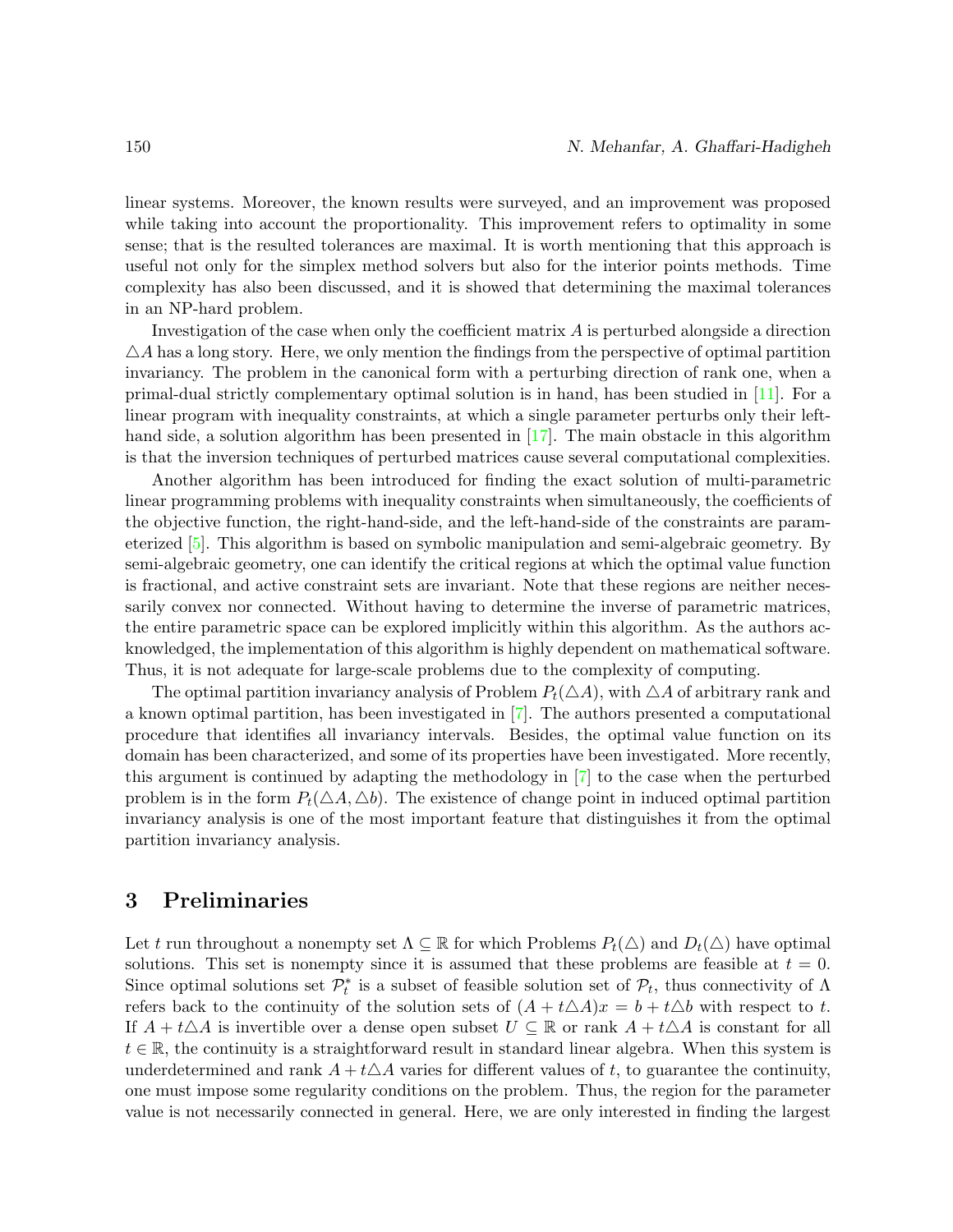connected set that includes the origin  $t = 0$ .

First, we refer to the perturbing direction  $\triangle$  as *change direction*. For a  $t \in \mathbb{R}$ ,  $t\triangle$  is said an admissible change if problem  $P_t(\Delta)$  has an optimal solution, or equivalently

$$
\exists (x, y), x \ge 0: (A + t\triangle A)x = b + t\triangle b, (A + t\triangle A)^{T}y \le c + t\triangle c.
$$

It is not hard to see that  $t\Delta$  is not generally an admissible change for all  $t \in (0, t^*)$ , just because  $t^*$ ∆ is an admissible change. A change direction  $\Delta$  is an *admissible direction* if there exists  $t^* > 0$ , such that  $t\Delta$  is an admissible change for all  $t \in [0, t^*)$  [\[11\]](#page-26-8). Let us denote the set of all admissible changes by  $\mathcal A$ . Unlike the variation at rim data, this set is not convex when the left-hand-side of constraints is additionally perturbed [\[11\]](#page-26-8). For an admissible direction  $\triangle$ , let  $t^*(\triangle) := \sup\{t^* : t\triangle \in \mathcal{A}, \forall t \in [0, t^*)\},\$ and  $\Lambda(\triangle) := \{t : t\triangle \in \mathcal{A}\}.$ 

Analogous to [\[11\]](#page-26-8), it can be proved that when  $A = \bigcup_{k=1}^{K} {\{\mathcal{P}_k\}}$ , and each  $\mathcal{P}_k$  is a polyhedron containing the origin, then  $\Lambda(\triangle)$  is simply an interval. In this paper, we assume that these assumptions are fulfilled.

Now, we adapt the concept of optimal partition in [\[7\]](#page-26-10) on Problem  $P_t(\Delta)$ , the relationship of this concept with the optimal partition defined in Page [148](#page-2-0) is stated. Consider  $1 \leq l \leq n$ , and let

<span id="page-6-1"></span> $\tau: \{1, \ldots, l\} \to \{1, \ldots, n\}, \tau': \{1, \ldots, n-l\} \to \{1, \ldots, n\},$  (3)

be injective and increasing functions, so that

<span id="page-6-0"></span>
$$
Range(\tau) \cup Range(\tau') = \{1, \dots, n\}.
$$
\n(4)

Let  $A_{\tau}$  and  $c_{\tau}$  denote the columns of A and c corresponding to the indices identified by the map  $\tau$ . Analogous notation will be used later. Furthermore, let  $\pi_{t_0} = (B_{t_0}, N_{t_0})$  be the known optimal partition corresponding to Problems  $P_{t_0}(\triangle)$  and  $D_{t_0}(\triangle)$ , and  $\Lambda_0 \subseteq \mathbb{R}$  be a set of parameters such that for each  $t \in \Lambda_0$ , the Problem  $P_t(\Delta)$  has an optimal solution  $(x^*(t), y^*(t), s^*(t))$  with the optimal partition  $\pi_{t_0}$ . Recall that corresponding to any parameter  $t \in \Lambda_0$ , every strictly complementary optimal solution implies  $B_t = \{\tau(1), \ldots, \tau(l)\}\$ and  $N_t = \{\tau'(1), \ldots, \tau'(n-l)\}\$ [\[7\]](#page-26-10). Moreover, according to [\(4\)](#page-6-0),  $(B_t, N_t)$  is a partitioning of  $\mathcal{I}$ . Therefore, for  $t \in \Lambda_0$ ,

**Property 1.**  $A_{\tau}(t) = A_{\tau} + t \Delta A$  has a pseudo-inverse, (See the next paragraph for the definition of pseudo-inverse),

**Property 2.**  $x_{\tau}(t) = A_{\tau}(t)^{\dagger}(b+t\Delta b) > 0$ ,

**Property 3.**  $s_{\tau'}(t) > 0$  (equivalently  $(c + t\Delta c)_{\tau'}^T - (c + t\Delta c)_{\tau}^T A_{\tau}(t)^{\dagger} A_{\tau'}(t) > 0$ ),

hold if and only if  $(x(t), y(t), s(t))$  is a strictly complementary optimal solution of problems  $P_t(\Delta)$  and  $D_t(\Delta)$  with optimal partition  $\pi_{t_0}$ . It is of importance to mention that Property 1 holds without any restriction on t and it will be used in other two properties. Recall that the aim of optimal partition invariancy analysis is to find the region  $\Lambda_0 \subseteq \Lambda$ , where for every  $t \in \Lambda_0$ , optimal partition of the associated problem is  $\pi_{t_0}$ . This is equivalent to establishment of Properties 1-3 for such a parameter t.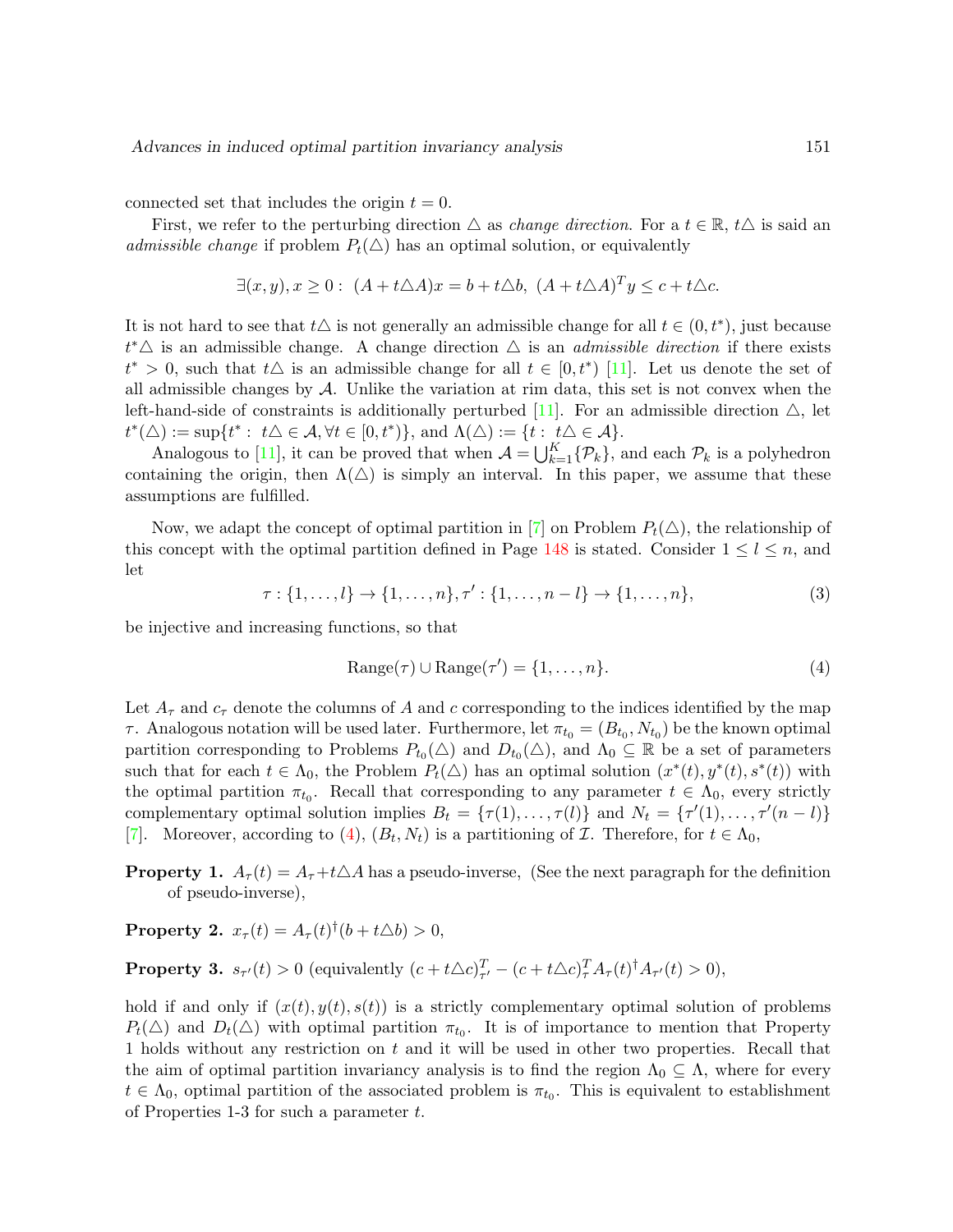Observe that the matrix  $A_{\tau}$  is not an invertible matrix in general, and therefore we need another tool known as the Moore-Penrose inverse. The Moore-Penrose inverse (or simply the pseudo-inverse) of a real matrix  $A \in \mathbb{R}^{m \times n}$  is a unique matrix  $A^{\dagger} \in \mathbb{R}^{n \times m}$ , where

$$
A^{\dagger} A A^{\dagger} = A^{\dagger},
$$
  
\n
$$
A A^{\dagger} A = A,
$$
  
\n
$$
(A^{\dagger} A)^{T} = A^{\dagger} A,
$$
  
\n
$$
(A A^{\dagger})^{T} = A A^{\dagger}.
$$

In general,  $AA^{\dagger}$  is not necessarily an identity matrix, while it maps all column vectors of A to themselves, and  $(A^{\dagger})^{\dagger} = A$ .

It is worth mentioning that the pseudo-inverse of a matrix always exists and unique, and can be efficiently calculated using Singular Value Decomposition (SVD) method. Let A be an  $m \times n$  real matrix. Then  $A = U\Sigma V$  is the SVD of A where  $\Sigma$  is an  $m \times n$  diagonal matrix with  $\Sigma_{ii}$  i = 1,..., r as square roots of eigenvalues of  $A<sup>T</sup>A$ , and  $r = rank(A)$ . Further, U and V are orthogonal matrices of dimension m and n, respectively. In this case,  $A^{\dagger} = V^T \Sigma^{\dagger} U^T$ , where  $\Sigma^{\dagger}$ is an  $\overline{n} \times \overline{m}$  matrix with  $\Sigma_{ii}^{\dagger} = \frac{1}{\Sigma_i}$  $\frac{1}{\Sigma_{ii}}$  for  $i = 1, \ldots, r$  and zero otherwise. In special cases, when A has full-row rank,  $A^{\dagger} = (AA^T)^{-1}A^T$  and when it has full-column rank,  $A^{\dagger} = A^T(AA^T)^{-1}$ . We refer to [\[2\]](#page-26-11) for more details.

Let  $a_{i,j}$  denote the elements of the matrix  $A \in \mathbb{R}^{m \times n}$ . For an integer  $0 < r \leq n$ , the set of increasing sequences of r elements from  $\{1,\ldots,n\}$ , is denoted by  $Q_{r,n} = \{(i_1,i_2,\cdots,i_r): 1 \leq$  $i_1 < i_2 < \cdots < i_r \leq n$ . In this way, for  $I \in Q_{r,m}$  and  $J \in Q_{r,n}$ , the submatrix

 $A_{IJ}$ : the  $r \times r$  submatrix of A with elements  $a_{i,j}$  where  $i \in I, j \in J$ ,

and the associated indices set

$$
\mathcal{H}(A) = \{ (I, J) : I \in Q_{r,m}, J \in Q_{r,n}, A_{IJ} \text{ is nonsingular} \},
$$

are defined. It was shown [\[1\]](#page-26-12) that the pseudo-inverse  $A^{\dagger}$  is a convex combination of ordinary inverses  $\{A_{IJ}^{-1} : (I,J) \in \mathcal{H}(A)\}$ . Moreover, for the  $Ax = b$ ,  $x = A^{\dagger}b$  is a solution [\[3\]](#page-26-13). In other words, the Euclidean norm least squares solution of the linear system  $Ax = b$  is a convex combination of basic solutions  $A_{IJ}^{-1}b_I$ , where  $b_I$  stands for the subvector of  $b \in \mathbb{R}^m$  with indices in I.

Finally, let  $b, c \in \mathbb{R}^l$  and C be an  $l \times l$  matrix. Based on the realization theory [\[26\]](#page-27-7), a rational function  $f(t) = 1 + t c^T (I_l + tC)^{-1} b$  can be described completely in terms of eigenvalues of two matrices C and  $C^{\times} = C + bc^{T}$  as

$$
f(t) = \det f(t) = \det(1 + tc^T(I_l + tC)^{-1}b) = \det(I_l + tbc^T(I_l + tC)^{-1})
$$
  
= 
$$
\frac{\det(I_l + t(C + bc^T))}{\det(I_l + tC)} = \frac{\det(I_l + tC^{\times})}{\det(I_l + tC)},
$$

where  $I_l$  is an  $l \times l$  identity matrix. More clearly,

<span id="page-7-0"></span>
$$
f(t) = \prod_{j=1}^{l} \frac{1 + t\alpha_j^{\times}}{1 + t\alpha_j},
$$
\n(5)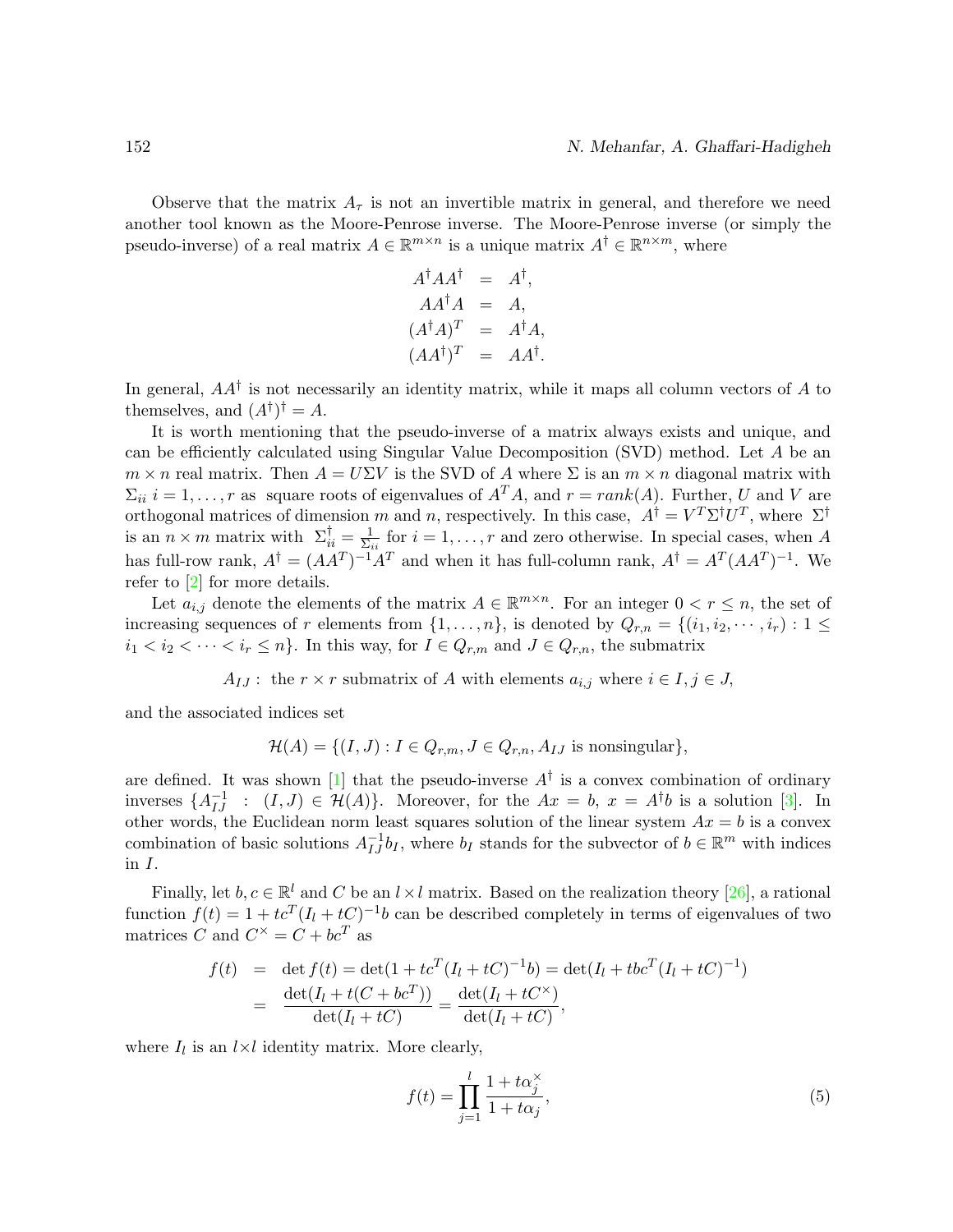where  $\alpha_1, \ldots, \alpha_l$  and  $\alpha_1^{\times}, \ldots, \alpha_l^{\times}$  are eigenvalues of C and  $C^{\times}$ , counted according to their multiplicities. The number  $l$  of factors in numerator and denominator on the right-hand-side of  $(5)$ is minimal when  $C$  and  $C^{\times}$  do not have common eigenvalues.

## <span id="page-8-0"></span>4 Induced optimal partition invariancy analysis

In this section, we generalize the methodology of induced optimal partition invariancy analysis in [\[18\]](#page-27-5) for the Problem  $P_t(\Delta)$ . To do this, we first convert  $P_t(\Delta)$  to an equivalent one with only perturbation in the left-hand-side of its constraints. It is necessary to mention that the equivalency of two problems with different numbers of variables and constraints implies the similar features for them and enables one to identify a solution of one by the others. [\[4\]](#page-26-14).

Consider the substitutions  $x_0 = (c + t\Delta c)^T x$  and  $z = \Delta Ax - \Delta b$ , which converts  $P_t(\Delta)$  to

<span id="page-8-1"></span>
$$
\min \left\{ x_0 : (c + t\Delta c)^T x - x_0 = 0, \ Ax + tz = b, \ \Delta Ax - z = \Delta b, \ x \ge 0 \right\}.
$$
 (6)

By simplifying notations

$$
\tilde{c} = \begin{pmatrix} 0 \\ 0 \\ 1 \end{pmatrix}, \tilde{A} = \begin{pmatrix} c^T & 0 & -1 \\ A & 0 & 0 \\ \Delta A & -I_m & 0 \end{pmatrix}, \Delta \tilde{A} = \begin{pmatrix} \Delta c^T & 0 & 0 \\ 0 & I_m & 0 \\ 0 & 0 & 0 \end{pmatrix}, \tilde{b} = \begin{pmatrix} 0 \\ b \\ \Delta b \end{pmatrix},
$$

 $\tilde{x}_j := x_j, j = 1, \ldots, n, \tilde{x}_{n+j} := z_j, j = 1, \ldots, m$ , and  $\tilde{x}_{m+n+1} := x_0$ , Problem [\(6\)](#page-8-1) can be squeezed as

$$
P_t(\triangle \tilde{A}) \quad \min \Big\{ \tilde{c}^T \tilde{x} \ : \ (\tilde{A} + t \triangle \tilde{A}) \tilde{x} = \tilde{b}, \tilde{x}^T = (x^T, z^T, x_0), \ x \ge 0 \Big\},
$$

where  $I_m$  is the  $m \times m$  identity matrix, and zeros are of appropriate sizes. Its dual is

$$
D_t(\triangle \tilde{A}) \quad \max\left\{ \tilde{b}^T \tilde{y} \ : \ (\tilde{A} + t\triangle \tilde{A})^T \tilde{y} + \tilde{s} = \tilde{c}, \tilde{y}^T = (v, y^T, \bar{y}^T), \tilde{s}^T = (s^T, \mathbf{0}, 0), s \ge 0 \right\},\
$$

where  $v \in \mathbb{R}, y, \bar{y} \in \mathbb{R}^m$ , and in  $(s^T, \mathbf{0}, 0), s \in \mathbb{R}^n$ , **0** is an *m*-vector of zeros, and the latter is simply the real number zero. Let  $\mathcal{P}_t^*(\Delta \tilde{A})$  and  $\mathcal{D}_t^*(\Delta \tilde{A})$ , respectively denote optimal solution sets of  $P_t(\triangle \tilde{A})$  and  $D_t(\triangle \tilde{A})$ , and  $\tilde{\mathcal{I}} = \{1, \ldots, m+n+1\}$  be the index set of variables in  $\mathcal{P}_t^*(\triangle \tilde{A})$ .

We define the partition  $\tilde{\pi}_t = (\tilde{B}_t, \tilde{N}_t)$ , as  $\tilde{B}_t := B_t \cup B_t^- \cup B_t^+$  with

$$
B_t := \{j|x_j^*(t) > 0, 1 \le j \le n, \text{for some } x^*(t) \in \mathcal{P}_t^*(\triangle \tilde{A})\},
$$
  
\n
$$
B_t^- := \{j|x_j^*(t) < 0, n+1 \le j \le m+n+1, \text{for some } x^*(t) \in \mathcal{P}_t^*(\triangle \tilde{A})\},
$$
  
\n
$$
B_t^+ := \{j|x_j^*(t) > 0, n+1 \le j \le m+n+1, \text{for some } x^*(t) \in \mathcal{P}_t^*(\triangle \tilde{A})\},
$$

and  $\tilde{N}_t = N_t \cup N_t^{\circ}$  with

$$
N_t := \{ j | s_j^*(t) > 0, \ 1 \le j \le n, \text{for some } (y^*(t), s^*(t)) \in \mathcal{D}_t^*(\triangle \tilde{A}) \},
$$
  

$$
N_t^{\circ} := \{ j | x_j^*(t) = 0, \ n + 1 \le j \le m + n + 1, \forall x^*(t) \in \mathcal{P}_t^*(\triangle \tilde{A}) \}.
$$

Observe that in this partition,  $B_t$  is the same as in the optimal partition extracted from a strictly complementary optimal solution of Problems  $P_t(\Delta)$  and  $D_t(\Delta)$ . Moreover, considering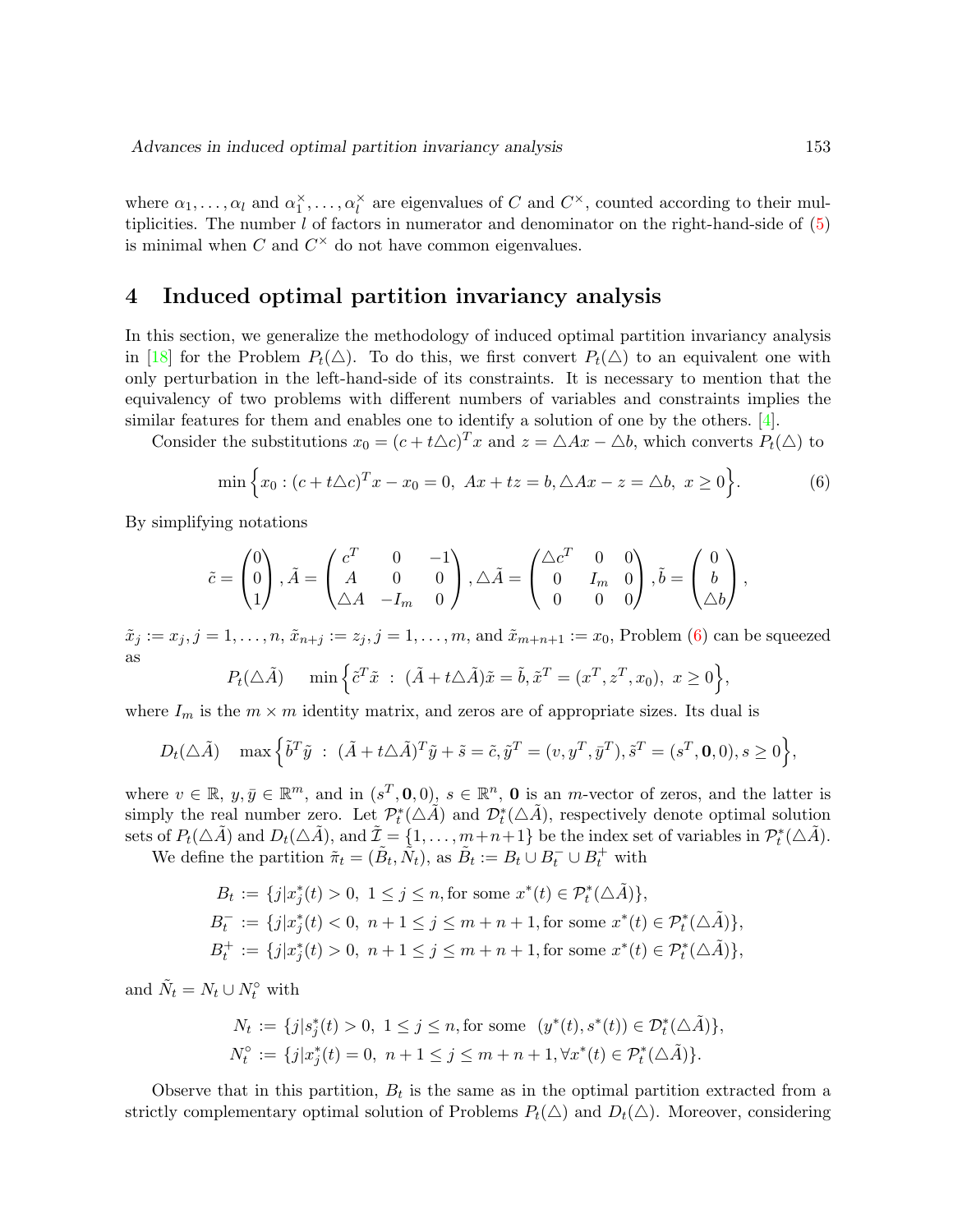the equivalence of two Problems  $P_t(\triangle)$  and  $P_t(\triangle \tilde{A})$ , an optimal solution  $(\tilde{x}^*(t), \tilde{y}^*(t), \tilde{s}^*(t))$  can be induced by an optimal solution  $x^*(t)$  of Problem  $P_t(\triangle)$  and vice versa. Therefore, an optimal solution  $\tilde{x}^*(t)$  of  $P_t(\triangle \tilde{A})$  can be considered as an induced optimal solution, and its corresponding partition as an induced optimal partition.

It is worth mentioning that an induced optimal solution is an induced strictly complementary optimal solution when for all  $j \in \{1, ..., n\}$ ,  $\tilde{x}_j^* + \tilde{s}_j^* > 0$ , and for  $n+1 \le j \le m+n+1$ ,  $\tilde{x}_j^*(t)$  and  $\tilde{s}_j^*(t)$  are not simultaneously zero. More clearly from this property,  $s_j^*(t)$  is positive for  $1 \leq j \leq n$ only when  $x_j^*(t)$  is zero for these indices. This means that at a parameter value when optimal partition changes, some positive  $s_j^*(t)$  vanishes while corresponding  $x_j^*(t)$ 's become positive or vice versa. To imitate this property when  $s_j^*(t) = 0$  for all  $j \in \{n+1, \ldots, m+n+1\}$ , we also considered corresponding  $x_j^*(t)$ 's as zero in  $N_t^{\circ}$ . Thus, a change in the induced optimal partition at a parameter value may happen by moving some variables with indices in  $N_t^{\circ}$  out of zero. In this case, these indices move from  $N_t^{\circ}$  to either  $B_t^-$  or  $B_t^+$  and vice versa.

Let  $\pi_{t_0}$  be the known optimal partition of Problems  $P_{t_0}(\triangle)$  and  $D_{t_0}(\triangle)$  and  $\tilde{\pi}_{t_0}$  be the induced optimal partition of  $P_{t_0}(\triangle \tilde{A})$  and  $D_{t_0}(\triangle \tilde{A})$ . Let  $l = |B_{t_0}| \leq n$  and  $l \leq \tilde{l} = |\tilde{B}_{t_0}| \leq$  $m + n + 1$ . Let us adapt the notations and concepts in Section [3](#page-5-0) to the Problem  $P_t(\triangle A)$ . We first assume

$$
\tilde{\tau} : \{1, \ldots, l, \ldots, \tilde{l}\} \to \{1, \ldots, m+n+1\},
$$
  

$$
\tilde{\tau}' : \{1, \ldots, m+n+1-\tilde{l}\} \to \{1, \ldots, m+n+1\},
$$

are injective and increasing functions,  $Range(\tilde{\tau}) \cup Range(\tilde{\tau}') = \{1, \ldots, m+n+1\}$ , and  $Range(\tilde{\tau}) \cap$ Range( $\tilde{\tau}'$ ) =  $\varnothing$ . Observe that an induced optimal solution with the corresponding induced optimal partition  $\tilde{\pi}_{t_0}$  implies

$$
\tilde{B}_{t_0} = {\tilde{\tau}(1), \ldots, \tilde{\tau}(\tilde{l})}, \tilde{N}_{t_0} = {\tilde{\tau}'(1), \ldots, \tilde{\tau}'(m+n+1-\tilde{l})}.
$$

Moreover,  $\{j|n+1\leq j\leq m+n+1, v_j\neq 0\}$  is empty when  $l=\tilde{l}$ . That is,  $\tilde{B}_{t_0} = {\tau(1), \ldots, \tau(l)}$ . For a fixed  $t_0 \in \Lambda$ , when  $l = \tilde{l}$ , it holds

$$
\tilde{x}_j^*(t_0) \begin{cases}\n>0, & \text{if } j \in \{\tilde{\tau}(1), \dots, \tilde{\tau}(l)\}, \\
=0, & \text{if } j \in \{\tilde{\tau}'(1), \dots, \tilde{\tau}'(m+n+1-l)\},\n\end{cases}
$$

and when  $l < \tilde{l}$ ,

$$
\tilde{x}_j^*(t_0) \begin{cases}\n> 0, & \text{if } j \in \{\tilde{\tau}(1), \dots, \tilde{\tau}(l)\}, \\
\neq 0, & \text{if } j \in \{\tilde{\tau}(l+1), \dots, \tilde{\tau}(\tilde{l})\}, \\
= 0, & \text{if } j \in \{\tilde{\tau}'(1), \dots, \tilde{\tau}'(m+n+1-\tilde{l})\}.\n\end{cases}
$$

Further, for the induced optimal solution  $(\tilde{y}^*(t_0), \tilde{s}^*(t_0))$  of Problem  $D_{t_0}(\triangle \tilde{A})$ , it holds

$$
\tilde{s}_j^*(t_0) \begin{cases}\n>0, & \text{if } j \in N_{t_0}, \\
=0, & \text{otherwise.} \n\end{cases}
$$

The necessary and sufficient conditions for a primal-dual optimal solution of  $P_t(\Delta \tilde{A})$  and  $D_t(\Delta \tilde{A})$ being a strictly induced optimal solution are stated in the following theorem. We restate that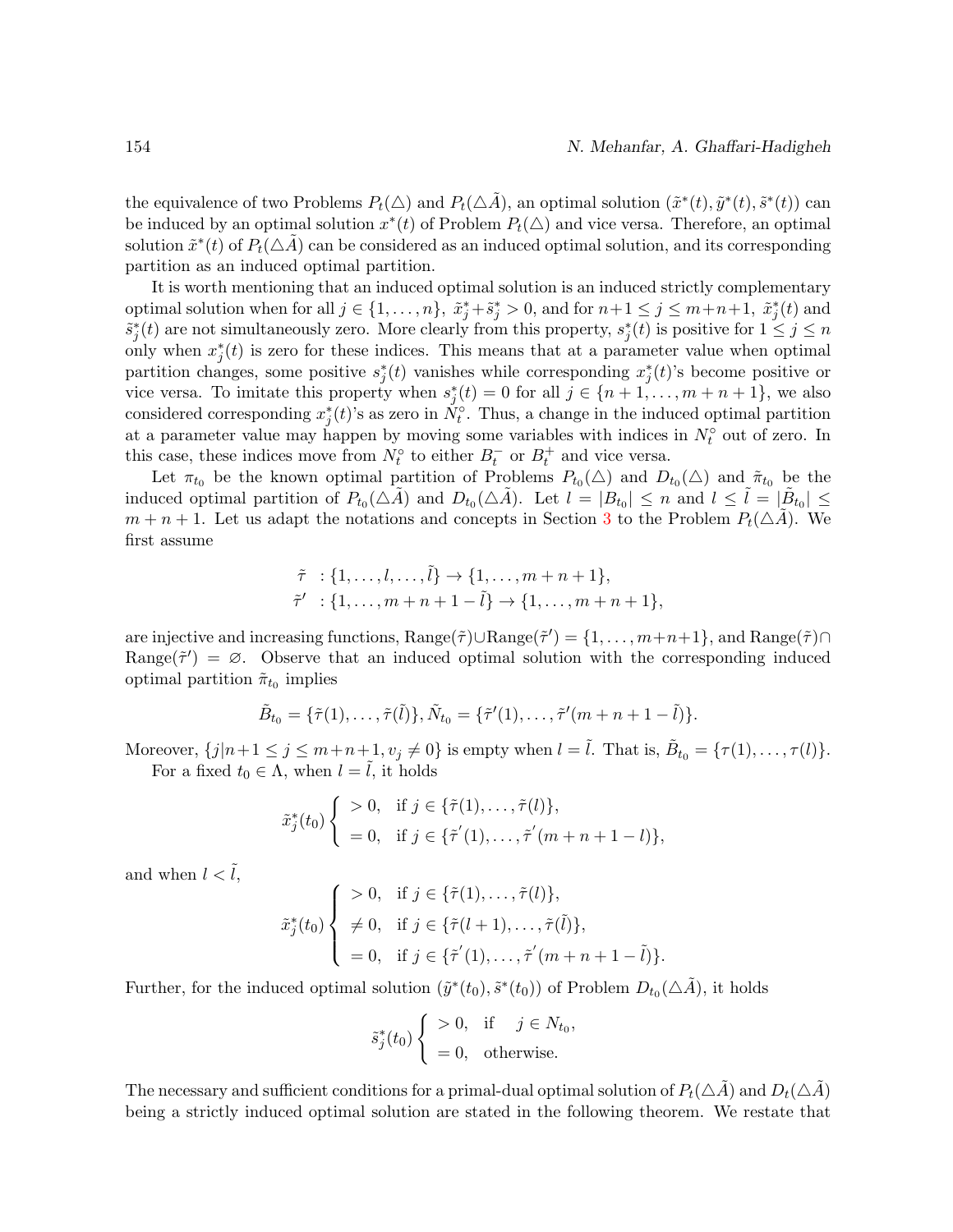the pseudo-inverse exists and is unique for a matrix of an arbitrary size, and in special case, it is identical with the common inverse. This means that in our study,  $\tilde{A}^{\dagger}_{\tilde{\tau}}(t)$  and  $\tilde{A}^{\dagger}_{\tau}(t)$  exist for any possible parameter value t.

<span id="page-10-1"></span>**Theorem 1.** For  $t \in \Lambda$ , let  $\pi_t = (B_t, N_t)$  and  $\tilde{\pi}_t = (\tilde{B}_t, \tilde{N}_t)$ . Then,  $(\tilde{x}^*(t), \tilde{y}^*(t), \tilde{s}^*(t))$  is a strictly induced complementary optimal solution of  $P_t(\triangle \tilde{A})$  and  $D_t(\triangle \tilde{A})$  if and only if

- **Cond.** 1 For  $1 \leq q \leq \tilde{l}$ ,  $\tilde{x}^*_{\tilde{\tau}(q)}(t) = e_q^T \tilde{A}^{\dagger}_{\tilde{\tau}(q)}(t)$  is positive when  $\tilde{\tau}(q) \in B_t \cup B_t^+$ , negative when  $\tilde{\tau}(q) \in B_t^-$ , and zero otherwise,
- **Cond.** 2 For  $p \in \text{Range}(\tau')$ ,  $\tilde{s}_p^*(t) = (c + t\Delta c)_p (c + t\Delta c)_\tau^T A_\tau^\dagger(t) A_p(t)$  is positive, and it is zero otherwise.

*Proof.* Recall that in problem  $P_t(\triangle \tilde{A})$ , for  $1 \leq q \leq \tilde{l}$  we have  $\tilde{x}_{\tilde{\tau}(q)}(t) = e_q^T \tilde{A}_{\tilde{\tau}(q)}^{\dagger}(t) \tilde{b}$  as a strictly feasible solution when it is positive for  $\tilde{\tau}(q) \in B_t \cup B_t^+$ , negative for  $\tilde{\tau}(q) \in B_t^-$ , and zero otherwise. Further, the strictly feasibility of  $D_t(\triangle A)$ , i.e.,  $\tilde{s}(t) > 0$  is identical with the strictly feasibility of  $D_t(\Delta)$ , i.e.,  $s(t) > 0$ . To be clear, let us consider the constraints of  $D_t(\Delta A)$  as

<span id="page-10-0"></span>
$$
\begin{pmatrix} c+t\Delta c & A^T & \Delta A^T \\ 0 & tI_m & -I_m \\ -1 & 0 & 0 \end{pmatrix} \begin{pmatrix} v \\ y \\ \bar{y} \end{pmatrix} + \begin{pmatrix} s \\ 0 \\ 0 \end{pmatrix} = \begin{pmatrix} 0 \\ 0 \\ 1 \end{pmatrix}.
$$
 (7)

From the first row of [\(7\)](#page-10-0), we have  $s = -(c + t\Delta c)^T v - A^T y - \Delta A^T \bar{y}$ , while from the second row  $\bar{y} = ty$  and from the last row,  $v = -1$ . By replacing the values of v and  $\bar{y}$  in s, the inequality  $\tilde{s}^T = (s^T, 0, 0) > 0$  leads to  $s = (c + t\Delta c) - (A + t\Delta A)^T y > 0$ . For being an induced primal strictly complementary optimal solution of  $\tilde{x}^*(t)$ , we must have  $\tilde{x}^*_{\tilde{\tau}(q)}(t) > 0$  for  $\tilde{\tau}(q) \in B_t \cup B_t^+$ , and  $\tilde{x}^*_{\tilde{\tau}(q)}(t) < 0$  for  $\tilde{\tau}(q) \in B_t^-$ . Further, strictly induced complementarity imposes to have  $\tilde{x}^*_{\tilde{\tau}'(p)}(t) = 0$  for  $\tilde{\tau}'(p) \in N_t$  as well as for  $\tilde{\tau}'(p) \in N_t^{\circ}$ , where  $p \in \text{Range}(\tilde{\tau}')$ . On the other hand, strictly complementarity of  $P_t(\triangle)$  and  $D_t(\triangle)$  implies for  $p \in \text{Range}(\tau')$ ,  $s_p(t) > 0$  and  $s_\tau(t) = 0$ . Equivalently for  $p \in \text{Range}(\tau')$ ,  $(c+t\triangle c)_{p}^{T} - (c+t\triangle c)_{\tau}^{T}A_{\tau}^{\dagger}(t)A_{p}(t) > 0$ . Validity of the inverse of statement is immediate and omitted.  $\Box$ 

Now, let  $\tilde{\pi}_{t_0} = (\tilde{B}_{t_0}, \tilde{N}_{t_0})$  be the induced optimal partition of Problem  $P_{t_0}(\triangle \tilde{A})$ . Respecting the concept of induced optimal partition invariancy, the aim in this study is to identify the region  $\tilde{\Lambda}_0 \subseteq \Lambda$ , where for all  $t \in \tilde{\Lambda}_0$ , the induced optimal partition of Problem  $P_t(\Delta \tilde{A})$  is identical with  $\tilde{\pi}_{t_0}$ . Note that this invariancy region contains all such t's at which Conds 1 and 2 in Theorem [1](#page-10-1) hold.

To clarify the differences between a change point and a transition point, we have to mention some facts. Recall that, when  $\Delta \tilde{A}_{\tilde{\tau}}$  is an admissible direction (See page [150\)](#page-5-0) the induced optimal partition invariancy region is an interval. At the endpoints of this interval, the problem  $P_t(\triangle A)$ may fail to be bounded or feasible. In this case, there is no induced optimal partition. Otherwise, induced optimal partitions are changed. Variation in an induced partition would be the result of two possibilities. First, some indices interchange between  $\tilde{B}_t$  and  $\tilde{N}_t$  when the parameter reaches to one of the endpoints of the interval. More clearly, this transition may happen between  $B$  and N, or between  $B_t^+, B_t^-,$  and  $N_t^{\circ}$ . We refer to the point in the former as a transition point, and in the latter as a change point.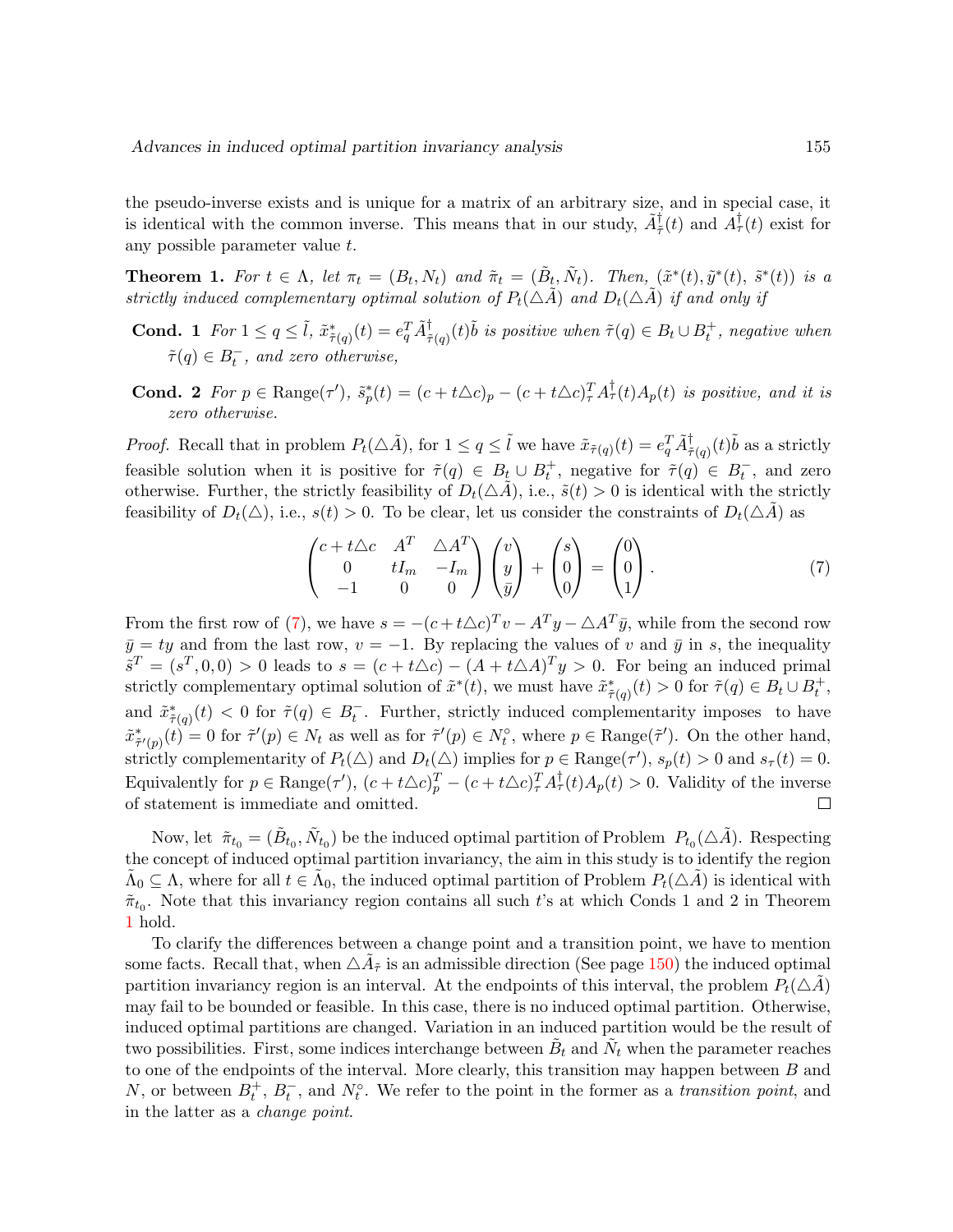Let us mention some facts about the behavior of the optimal value function at change and transition points. First we need to mention some properties of the feasible solution set  $\mathcal{P}_t$ . By the continuity of the objective function and constraints (in fact they are linear), the feasible set mapping  $\mathcal{P}_t$  of  $P_t(\triangle)$  is always closed. We also remind the concept of local compactness as follows. The set  $\mathcal{P}_{\bar{t}}$  is locally compact at  $\bar{t}$  if there exists  $\delta > 0$  and a compact set  $C_0$  such that

$$
\bigcup_{\|t-\bar t\|\leq\delta}\mathcal{P}_t\subseteq C_0.
$$

It is not hard to prove that a system of a parametric linear equations system satisfy this condition. Thus, with these two conditions, the set-valued map  $t \to \mathcal{P}_t$  is upper semi-continuous at  $\bar{t} \in \Lambda$ . Moreover, with the constraint qualification property at  $\bar{t}$ , that is the interior of the feasible set for every  $t \in \Lambda$  is nonempty and it is fulfilled in a linear optimization problem when solving with an interior point method, the lower semi-continuity of this map is also guaranteed. As a result,  $P_t$  is continuous w.r.t.  $t \in \Lambda$ .

Lower semi-continuity of the optimal value function needs further condition than just continuity of the feasible solution sets  $\mathcal{P}_{\bar{t}}$ ., i.e., a weak upper semi-continuity, saying that for t near  $\bar{t}$  at least one point  $x_t^* \in \mathcal{P}_t^*$  can be approached by elements in a compact subset of  $\mathcal{P}_{\bar{t}}$ . Since of closedness of the feasible set  $\mathcal{P}_{\bar{t}}$ , this condition is also fulfilled. To assure upper semi-continuity of the optimal value function at  $t$ , we only need lower semi-continuity condition at one point  $x^* \in \mathcal{P}_{\bar{t}}^*$ , and this is fulfilled by the constraint qualification property at  $\bar{t}$  (See [\[24\]](#page-27-8) for more detail). Considering these facts, the optimal value function is continuous for all  $t \in \Lambda$ , including the transition and change points.

Note that when a parameter value is a change point only, indices of free variables interchange only between their index sets. Since they are absent in the objective function, then this variation does not affect its representation. The representation of the optimal value function on the neighborhoods of a change point does not alter when it is not a transition point, simultaneously. On the other hand, the representation of the optimal value function changes at a transition point, and it fails to have the first derivative.

Let us elaborate on the concept of a change point more clearly. Let the problem  $P_t(\Delta A)$ correspond to a production plan, and without loss of generality  $t_0 = 0$  be a change point of this problem. Recall that the optimal value function in Problem  $P_t(\triangle)$  is a free variable  $x_0$  in Problem  $P_t(\Delta A)$ . Thus, a possibility of a situation in a change point is the change in the sign of  $x_0$ , which means that the sign of parametric optimal value function changes at this change point. Here, the objective function stands as the production cost in a manufacturing plan, and therefore, it may increase when the parameter value decreases. Alternatively, the production cost decreases when  $x_0$  goes from negative to positive at this change point.

Other possibility is the change in a free variable in some constraints of Problem  $P_t(\triangle A)$ . Again without loss of generality, let the free variable in one constraint is zero in an optimal solution of the problem at this change point, and its sign changes passing through this point. In this case we have an equation like

$$
(a_{i1}+\triangle a_{i1}t)x_1+\cdots+(a_{in}+\triangle a_{in}t)x_n+x_{n+i}=b_i+\triangle b_i t,
$$

where  $b_i$  is the amount of available amount of source i, and a unit of product j needs  $a_{ij}$  amount of the source i. Here,  $x_{n+i}$  stands for the amount of excess source in the production plan.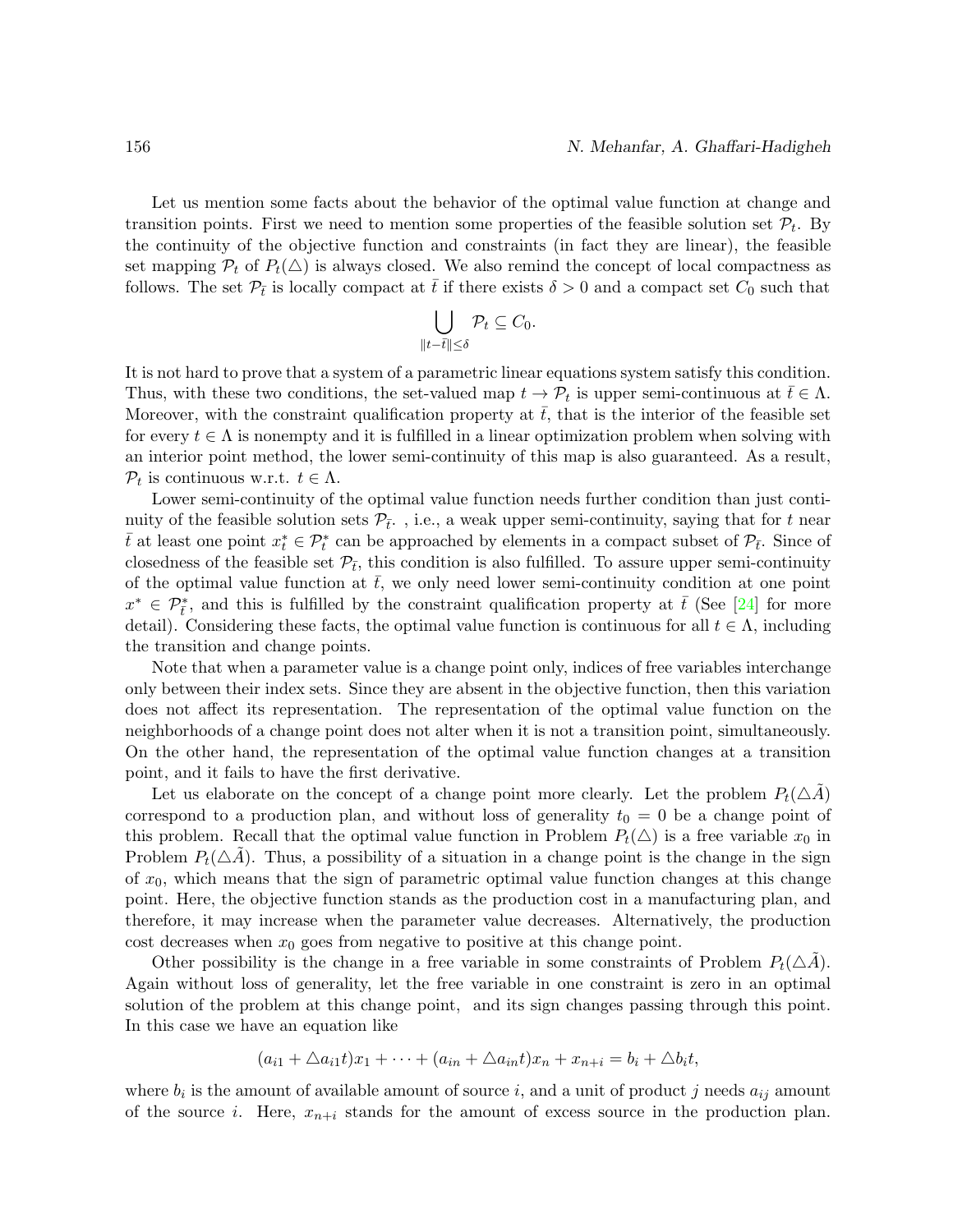Therefore,  $\Delta a_{ij} > 0$  might translate as an increase in the production time of j when the quality of this product increases. This promotion in the quality may necessitate a change on  $b_i$ , the available time source, while this may not be the only reason.

An equivalent form of this constraint is

$$
a_{i1}x_1 + \cdots + a_{in}x_n + x_{n+i} + tz = b_i
$$
  

$$
\Delta a_{i1}x_1 + \cdots + \Delta a_{in}x_n + - z = \Delta b_i
$$

,

where t could be considered as the degree of quality. Thus,  $z = \Delta a_{i1}x_1 + \cdots + \Delta a_{in}x_n - \Delta b_i = 0$ for  $t_0 = 0$  by the above-mentioned assumption, while we may have  $z > 0$  for some  $t > 0$ , and  $z < 0$  for some  $t < 0$ . This means that increasing of the quality,  $(t > 0)$ , implies in slack in total considered extra time  $\Delta b_i$  versus the necessary time  $\Delta a_{i1}x_1 + \cdots + \Delta a_{in}x_n$  in an optimal solution at  $t > 0$  (i.e.  $z > 0$ ), and vis versa. Observe that these two possibilities may occur simultaneously as well.

As illustrated above, the optimal value function is differentiable at mere change points because its representation does not alter. However, it fails to be differentiable at transition points, since the representation of the optimal value function is calculated based on eigenvalues of different matrices (See Sections [6](#page-16-0) and [8\)](#page-18-0).

#### 4.1 Special case

Let us consider the special case when  $\Delta b = 0$ . By substitution  $x_0 = (c + t\Delta c)^T x$ , the Problem  $P_t(\triangle A, \triangle c)$  is converted to

$$
\min \Big\{ x_0 : (c + t\triangle c)^T x - x_0 = 0, \ (A + t\triangle A)x = b, \ x \ge 0 \Big\},\
$$

where  $x \in \mathbb{R}^n$  and  $x_0 \in \mathbb{R}$ . This problem can be summarized as

$$
P_t(\triangle \hat{A}) \quad \min \left\{ \hat{c}^T \hat{x} : (\hat{A} + t \triangle \hat{A}) \hat{x} = \hat{b}, \hat{x}^T = (x^T, x_0), \ x \ge 0 \right\},\
$$

where

$$
\hat{c} = \begin{pmatrix} 0 \\ 1 \end{pmatrix}, \hat{A} = \begin{pmatrix} c^T & -1 \\ A & 0 \end{pmatrix}, \triangle \hat{A} = \begin{pmatrix} \triangle c^T & 0 \\ \triangle A & 0 \end{pmatrix}, \hat{b} = \begin{pmatrix} 0 \\ b \end{pmatrix}, \hat{x} = \begin{pmatrix} x \\ x_0 \end{pmatrix}.
$$

Here, zeros are of appropriate sizes and  $\hat{x}_j := x_j, j = 1, \ldots, n$ ,  $\hat{x}_{n+1} := x_0$ . The dual of this problem is

$$
D_t(\triangle \hat{A}) \quad \max \left\{ \hat{b}^T \hat{y} : (\hat{A} + t \triangle \hat{A})^T \hat{y} + \hat{s} = \hat{c}, \hat{y}^T = (v_1^T, v_2^T), \hat{s}^T = (s^T, 0), s \ge 0 \right\},\
$$

with  $v_1 \in \mathbb{R}$ , and  $v_2 \in \mathbb{R}^m$  where  $s \in \mathbb{R}^n$  and zero is a number. Let  $\mathcal{P}_t^*(\triangle \hat{A})$  and  $\mathcal{D}_t^*(\triangle \hat{A})$ denote optimal solution sets of  $P_t(\triangle \hat{A})$  and  $D_t(\triangle \hat{A})$ , respectively. Let  $\pi_{t_0} = (B_{t_0}, N_{t_0})$  be the known optimal partition of Problems  $P_{t_0}(\triangle A, \triangle c)$  and  $D_{t_0}(\triangle A, \triangle c)$ . We define the partition  $\hat{\pi}_{t_0} = (\hat{B}_{t_0}, \hat{N}_{t_0}),$  as  $\hat{B}_{t_0} := B_{t_0} \cup B_{t_0}^{-} \cup B_{t_0}^{+}$  where

$$
B_{t_0}^- := \{ n + 1 : \hat{x}_{n+1}^*(t_0) < 0, \text{ for some } x^*(t_0) \in \mathcal{P}_{t_0}^*(\triangle \hat{A}) \},
$$
\n
$$
B_{t_0}^+ := \{ n + 1 : \hat{x}_{n+1}^*(t_0) > 0, \text{ for some } x^*(t_0) \in \mathcal{P}_{t_0}^*(\triangle \hat{A}) \},
$$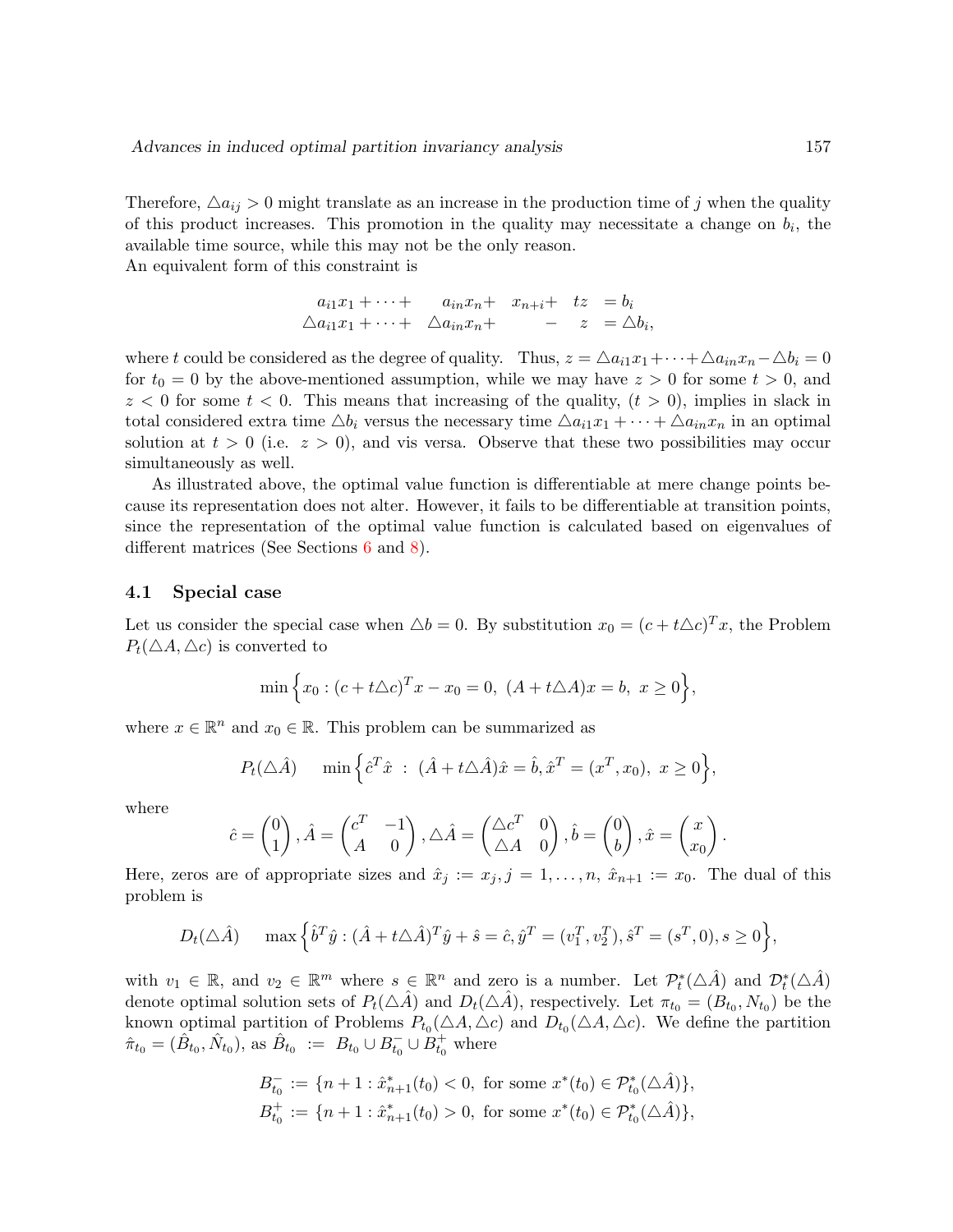and  $\hat{N}_{t_0} = N_{t_0} \cup N_{t_0}^{\circ}$  where

$$
N_{t_0}^{\circ} := \{ n + 1 : \hat{x}_{n+1}^*(t_0) = 0, \text{ for all } x^*(t_0) \in \mathcal{P}_{t_0}^*(\triangle \hat{A}) \}.
$$

Recall that for all  $i \in \{1, \ldots, n\}$ ,  $\hat{x}_j^* + \hat{s}_j^* > 0$ , and for  $j = n+1$ ,  $\hat{x}_j^*(t)$  and  $\hat{s}_j^*(t)$  are not simultaneously zero. Thus, an induced optimal solution will be an induced strictly complementary optimal solution.

Now, let  $\pi_{t_0} = (B_{t_0}, N_{t_0})$  denote the optimal partition of Problems  $P_{t_0}(\triangle A, \triangle c)$ and  $D_{t_0}(\Delta A, \Delta c)$ , and  $\hat{\pi}_{t_0} = (\hat{B}_{t_0}, \hat{N}_{t_0})$  stands for the induced optimal partition of Problems  $P_{t_0}(\triangle \tilde{A})$  and  $D_{t_0}(\triangle \tilde{A})$ . Further, let  $l = |B_{t_0}| \leq n$  and  $l \leq \hat{l} = |\tilde{B}_{t_0}| \leq n+1$ . We adapt the notations and concepts in Section [3](#page-5-0) to the Problem  $P_t(\triangle \hat{A})$ . Let us consider

$$
\hat{\tau} : \{1, \ldots, l, \ldots, \hat{l}\} \to \{1, \ldots, n, n+1\},
$$
  

$$
\hat{\tau}' : \{1, \ldots, n+1-\hat{l}\} \to \{1, \ldots, n, n+1\},
$$

are injective and increasing functions,  $Range(\hat{\tau}) \cup Range(\hat{\tau}') = \{1, ..., n+1\}$ , and  $Range(\hat{\tau}) \cap$ Range( $\hat{\tau}'$ ) =  $\varnothing$ . For an induced optimal solution with induced optimal partition  $\hat{\pi}_{t_0}$ , one can show that

$$
\hat{B}_{t_0} = \{\hat{\tau}(1), \dots, \hat{\tau}(\hat{l})\}, \hat{N}_{t_0} = \{\hat{\tau}'(1), \dots, \hat{\tau}'(n+1-\hat{l})\}.
$$

If  $n+1 \in \hat{N}_{t_0}$ , then  $l = \hat{l}$ , and  $\hat{B}_{t_0} = {\tau(1), \ldots, \tau(l)}$ . Note that, for a fixed  $t_0 \in \Lambda$ , the induced optimal primal-dual solution  $(\hat{x}_j^*(t_0), \hat{y}_j^*(t_0), \hat{s}_j^*(t_0))$  is defined as ones in general case with except that here,  $m + n + 1$  reduces to  $n + 1$ , and some notations must be adapted.

Let us mention the necessary and sufficient conditions for an optimal solution of  $P_0(\triangle A)$ being a strictly induced optimal solution. The proof is similar to the proof of Theorem [1,](#page-10-1) with the exception that functions  $\tau$  and  $\tau'$  are defined as [\(3\)](#page-6-1) for Problem  $P_t(\triangle A, \triangle c)$ , where  $\tau'(i) \subseteq \{i \in \{1, \ldots, n-l\}\}\$ corresponds to the positive variables  $s_i$  in Problem  $D_t(\triangle A, \triangle c)$ .

**Theorem 2.** Let for  $t \in \Lambda$ ,  $\pi_t = (B_t, N_t)$  be the optimal partition of Problems  $P_t(\Delta A, \Delta c)$ and  $D_t(\Delta A, \Delta c)$ . Further, let  $\hat{\pi}_t = (\hat{B}_t, \hat{N}_t)$  be the known induced optimal partition of problems  $P_t(\triangle \hat{A})$  and  $D_t(\triangle \hat{A})$ . Then,  $(\hat{x}^*(t), \hat{y}^*(t), \hat{s}^*(t))$  is a strictly induced complementary optimal solution of these problems if and only if

**Cond.** 1 For  $1 \leq q \leq \hat{l}$ ,  $\hat{x}_{\hat{\tau}(q)}^*(t) = e_q^T \hat{A}_{\hat{\tau}}^{\dagger}(t) \hat{b}$  is positive when  $\hat{\tau}(q) \in B_t \cup B_t^+$ , negative when  $\hat{\tau}(q) \in B_t^-$ , and zero otherwise,

**Cond.** 2 For  $p \in \text{Range}(\tau')$ ,  $\hat{s}_p^*(t) = (c + t \triangle c)_p - (c + t \triangle c)_\tau^T A_\tau^{\dagger}(t) A_p(t)$ , is positive, and it is zero otherwise.

## <span id="page-13-0"></span>5 Identifying an induced invariancy interval

Let  $\tilde{\pi}_{t_0} = (\tilde{B}_{t_0}, \tilde{N}_{t_0})$  be the induced optimal partition of Problem  $P_0(\triangle \tilde{A})$ . First recall the fact that for two arbitrary matrices  $U \in \mathbb{R}^{m \times n}$  and  $W \in \mathbb{R}^{n \times n}$ , where W is invertible,  $(UW)^{\dagger} =$  $W^{-1}U^{\dagger}$ . Analogously, when  $U \in \mathbb{R}^{m \times m}$ ,  $W \in \mathbb{R}^{m \times n}$ , and U is invertible, it holds  $(UW)^{\dagger}$  =  $W^{\dagger}U^{-1}$  [\[25\]](#page-27-9).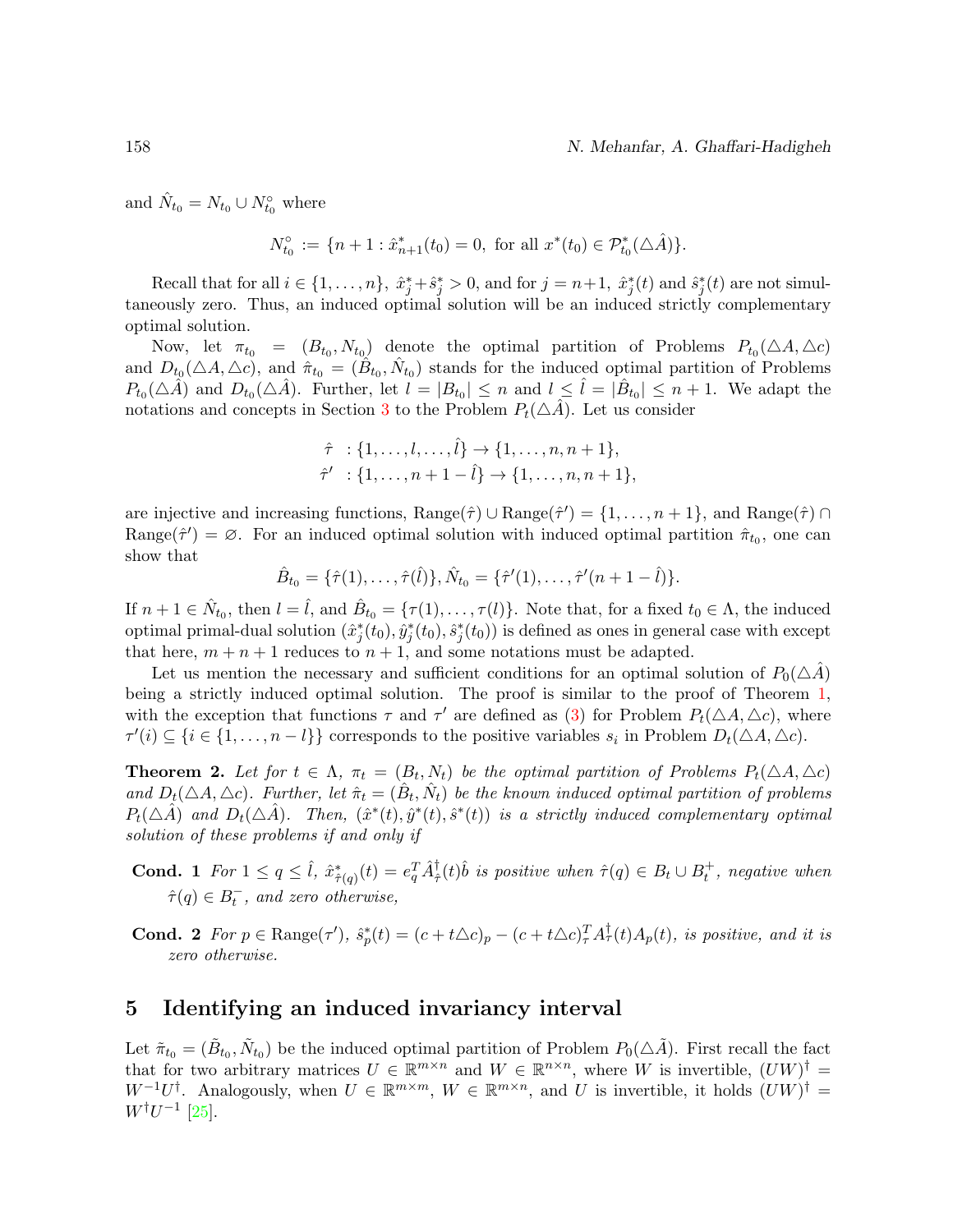Let us first mention a fact. Considering the original optimal partition  $\pi = (B, N)$ , the submatrix  $A_B$ , corresponding with the columns in B, has full row or column rank. Recall that  $\tilde{A}_{\tilde{\tau}}(t)$  has some additional rows than  $A_B$ . If  $A_B$  has full column rank  $(|B| < m)$ , then adding some rows to this matrix does not result in losing this property for  $\tilde{A}_{\tilde{\tau}}(t)$ . On the other hand, when  $A_B$  has full row rank  $(|B| > m)$ , adding some rows to this submatrix may lead it to lose this property. In this case, one can remove redundant rows without affecting the in-hand optimal partition.

Now, to determine the matrix  $\tilde{A}^{\dagger}_{\tilde{\tau}}(t)$ , three possibilities would be considered. When  $2m+1 < \tilde{l}$ and  $\tilde{A}_{\tilde{\tau}}(t)$  has full-row rank, it holds  $\tilde{A}_{\tilde{\tau}}(t_0)\tilde{A}_{\tilde{\tau}}^{\dagger}(t_0) = I_{2m+1}$ . Thus,

<span id="page-14-0"></span>
$$
\tilde{A}^{\dagger}_{\tilde{\tau}}(t) = (\tilde{A}_{\tilde{\tau}}(t_0) + (t - t_0)\Delta \tilde{A}_{\tilde{\tau}})^{\dagger} = (\tilde{A}_{\tilde{\tau}}(t_0)(I_{\tilde{l}} + (t - t_0)\tilde{A}_{\tilde{\tau}}^{\dagger}(t_0)\Delta \tilde{A}_{\tilde{\tau}}))^{\dagger}.
$$
\n(8)

Respecting the above-mentioned fact, when  $(I_{\tilde{l}} + (t - t_0)\tilde{A}_{\tilde{\tau}}^{\dagger}(t_0) \Delta \tilde{A}_{\tilde{\tau}})$  is invertible, the righthand-side of  $(8)$  is equivalent to

<span id="page-14-2"></span>
$$
(I_{\tilde{l}} + (t - t_0)\tilde{A}_{\tilde{\tau}}^{\dagger}(t_0)\triangle \tilde{A}_{\tilde{\tau}})^{-1}\tilde{A}_{\tilde{\tau}}^{\dagger}(t_0).
$$
\n
$$
(9)
$$

For  $2m+1 > \tilde{l}$ , when  $\tilde{A}_{\tilde{\tau}}(t)$  has full-column rank, it holds  $\tilde{A}_{\tilde{\tau}}^{\dagger}(t_0)\tilde{A}_{\tilde{\tau}}(t_0) = I_{\tilde{l}}$ , and consequently

<span id="page-14-1"></span>
$$
\tilde{A}^{\dagger}_{\tilde{\tau}}(t) = (\tilde{A}_{\tilde{\tau}}(t_0) + (t - t_0)\Delta \tilde{A}_{\tilde{\tau}})^{\dagger} = ((I_{2m+1} + (t - t_0)\Delta \tilde{A}_{\tau} \tilde{A}_{\tilde{\tau}}^{\dagger}(t_0))\tilde{A}_{\tilde{\tau}}(t_0))^{\dagger}.
$$
(10)

When  $(I_{2m+1}+(t-t_0)\Delta \tilde{A}_{\tau}\tilde{A}_{\tilde{\tau}}^{\dagger}(t_0))$  is invertible, then the right-hand-side of [\(10\)](#page-14-1) is equivalent to

$$
\tilde{A}^{\dagger}_{\tilde{\tau}}(t_0)(I_{2m+1} + (t - t_0)\Delta \tilde{A}_{\tau}\tilde{A}^{\dagger}_{\tilde{\tau}}(t_0))^{-1}.
$$
\n(11)

Finally for  $2m+1 = \tilde{l}$ , when  $\tilde{A}_{\tilde{\tau}}(t)$  has full-row rank and full-column rank, since Moore-Penrose inverse of  $\tilde{A}^{\dagger}_{\tilde{\tau}}(t)$  is identical with the standard inverse, i.e.,  $\tilde{A}^{-1}_{\tilde{\tau}}(t)$ , thus

$$
\tilde{A}^{\dagger}_{\tilde{\tau}}(t) = \tilde{A}^{-1}_{\tilde{\tau}}(t) = (I_{2m+1} + (t - t_0)\tilde{A}^{-1}_{\tilde{\tau}}(t_0)\triangle \tilde{A}_{\tilde{\tau}})^{-1}\tilde{A}^{-1}_{\tilde{\tau}}(t_0).
$$
\n(12)

In all of these cases, the SVD of  $\tilde{A}_{\tilde{\tau}}(t)$  is a general computational method to calculate the  $\tilde{A}_{\tilde{\tau}}^{\dagger}(t)$ (See Page [152\)](#page-6-0). In this study, our methodology is based on nonzero eigenvalues of  $\tilde{A}^{\dagger}_{\tilde{\tau}}(t_0) \triangle \tilde{A}_{\tilde{\tau}}$ ,  $\Delta \tilde{A}_{\tau} \tilde{A}_{\tau}^{\dagger}(t_0)$ , or  $\tilde{A}_{\tau}^{-1}(t_0) \Delta \tilde{A}_{\tau}$ , depending on the magnitude of  $\tilde{l}$ . Respecting the fact that for two matrices  $Q$  and  $T$  with appropriate sizes, nonzero eigenvalues of  $TQ$  and  $QT$  are identical, and the extra ones are zero [\[16,](#page-26-15) Theorem 1.3.20], and depending on the size of  $TQ$  and  $QT$ , it is more-cost-effective to use the one with less dimension. Here, without loss of generality, we assume that  $2m + 1 \leq \tilde{l}$  and construct our methodology based on [\(9\)](#page-14-2).

Let for  $t_0$ , we know  $\mathcal{H}(\tilde{A}_{\tilde{\tau}}(t_0))$ . The following theorem presents a tool that is capable to determine some intervals, where for  $t \in \Lambda$  the associated inverse in [\(9\)](#page-14-2) exists. Note that at these intervals, the corresponding index set  $\mathcal{H}(\tilde{A}_{\tilde{\tau}}(t))$  of pseudo-inverse of  $\tilde{A}_{\tilde{\tau}}(t)$  is identical to  $\mathcal{H}(\tilde{A}_{\tilde{\tau}}(t_0)).$  The proof is similar to the proof of Theorem 2 in [\[18\]](#page-27-5), and omitted.

<span id="page-14-4"></span>**Theorem 3.** For a given  $t_0$ , let  $\tilde{\tau}$  correspond to the induced optimal partition  $\tilde{\pi}_{t_0}$  of Problem  $P_{t_0}(\triangle \tilde{A})$ . Then, for all  $t \in \Lambda_{\tilde{\pi}_{t_0}}$  with  $t \neq t_0$ , the inverse of  $(I_{\tilde{l}} + (t-t_0)\tilde{A}_{\tilde{\tau}}^{\dagger}(t_0)\triangle \tilde{A}_{\tilde{\tau}})$  in [\(9\)](#page-14-2) exists if and only if

<span id="page-14-3"></span>
$$
1 + \alpha_j(t - t_0) \neq 0, \ j = 1, \dots, \tilde{l}, \tag{13}
$$

where  $\alpha_1, \ldots, \alpha_{\tilde{l}}$  are nonzero eigenvalues of  $\Delta \tilde{A}_{\tilde{\tau}} \tilde{A}_{\tilde{\tau}}^{\dagger}(t_0)$ .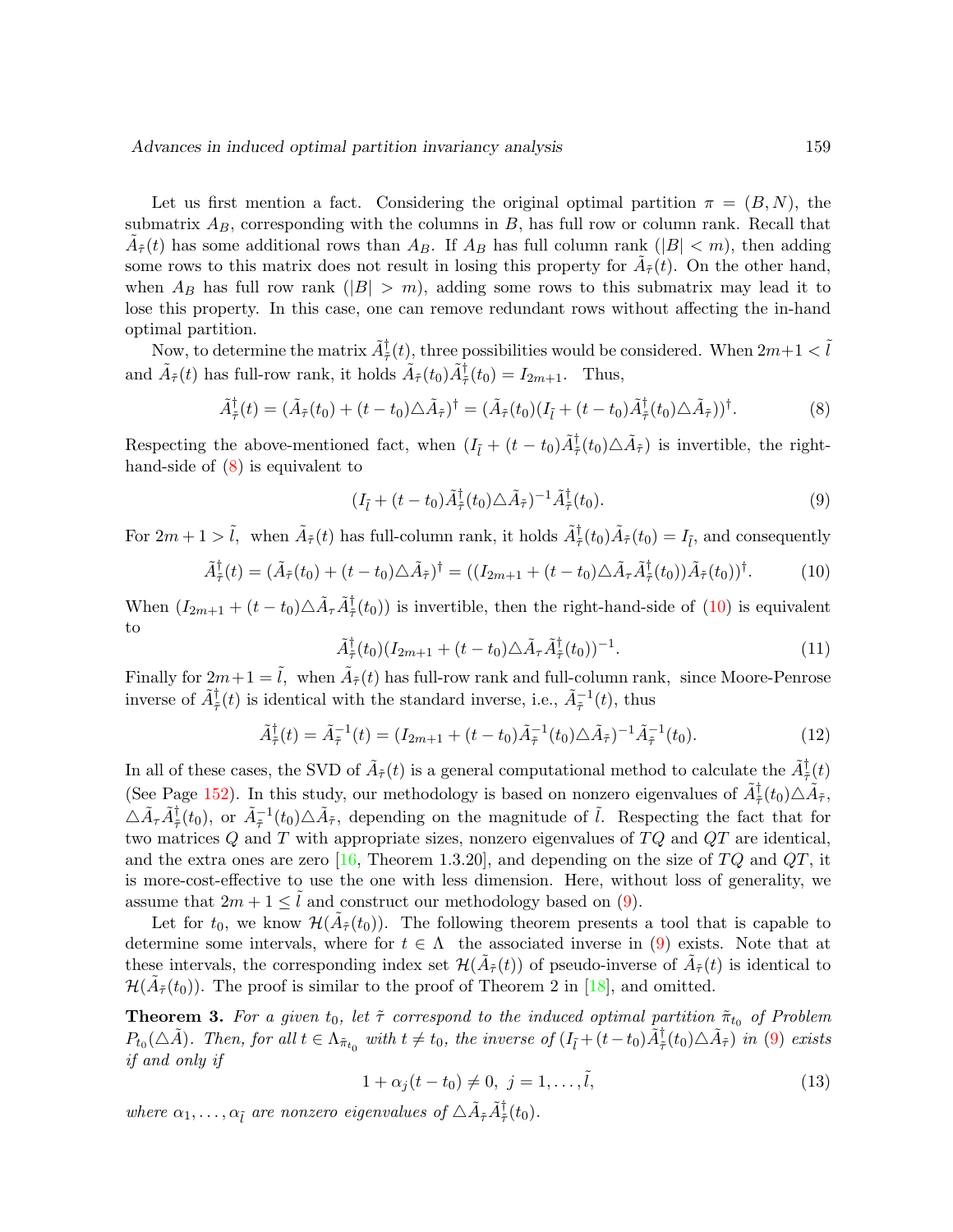**Remark 1.** Recall that for  $2m + 1 < \tilde{l}$ , the size of  $\tilde{A}^{\dagger}_{\tilde{\tau}}(t_0) \triangle \tilde{A}_{\tilde{\tau}}$  is greater than the size of  $\triangle \tilde{A}^\dagger_{\tilde{\tau}}(t_0)$  . Thus, it is more cost-effective to consider  $\alpha_1,\ldots,\alpha_{\tilde{l}}$  as the non zero eigenvalues of  $\triangle \tilde{A}_{\tilde{\tau}} \tilde{A}_{\tilde{\tau}}^{\dagger}(t_0)$ .

**Corollary 1.** Let  $P_{t_0}(\triangle \tilde{A})$  have a unique basic optimal solution, i.e.,  $\tilde{l} = 2m + 1$ . In this case,  $\tilde{A}_{\tilde{\tau}}(t)$  is invertible for all  $t \in \Lambda_{\tilde{\pi}_{t_0}}$  if and only if [\(13\)](#page-14-3) holds, where  $\alpha_1, \ldots, \alpha_{2m+1}$  are eigenvalues of  $\tilde{A}_{\tilde{\tau}}^{-1}(t_0) \triangle \tilde{A}_{\tilde{\tau}}$ .

The following theorem relates Cond. 1, the feasibility of  $P_{t_0}(\triangle \tilde{A})$ , to the eigenvalues of some other matrices. The proof is similar to the proof of Theorem 3 in [\[18\]](#page-27-5) and omitted.

**Theorem 4.** Let  $\tilde{\tau}$  correspond to the induced optimal partition  $\tilde{\pi}_{t_0}$  of Problems  $P_{t_0}(\triangle \tilde{A})$  and  $D_{t_0}(\triangle \tilde{A})$ . Further, let  $\beta_{q,1},\ldots,\beta_{q,\tilde{l}}$  be nonzero eigenvalues of  $(\triangle \tilde{A}_{\tilde{\tau}}+\tilde{b}e_q^T)\tilde{A}_{\tilde{\tau}}^{\dagger}(t_0)$ , and  $\alpha_1,\ldots,\alpha_{\tilde{l}}$ be nonzero eigenvalues of  $\Delta \tilde{A}_{\tilde{\tau}} \tilde{A}_{\tilde{\tau}}^{\dagger}(t_0)$ . Then, for  $1 \leq q \leq \tilde{l}$ , and  $\tilde{\tau}(q) \in B \cup B^+$ ,  $\tilde{x}_{\tilde{\tau}(q)}^*(t) > 0$  is identical with

$$
\prod_{j=1}^{\tilde{l}} \frac{1 + (t - t_0)\beta_{q,j}}{1 + (t - t_0)\alpha_j} \begin{cases} \geq 1, & \text{if } (t - t_0) \geq 0, \\ \leq 1, & \text{if } (t - t_0) \leq 0. \end{cases}
$$

When  $\tilde{\tau}(q) \in B^{-}$ ,  $\tilde{x}^{*}_{\tilde{\tau}(q)}(t) < 0$  is identical with

$$
\prod_{j=1}^{\tilde{l}} \frac{1 + (t - t_0)\beta_{q,j}}{1 + (t - t_0)\alpha_j} \begin{cases} \leq 1, & \text{if } (t - t_0) \geq 0, \\ \geq 1, & \text{if } (t - t_0) \leq 0. \end{cases}
$$

Next theorem relates Cond. 2, the feasibility of  $D_{t_0}(\triangle \tilde{A})$ , to the eigenvalues of another matrices.

<span id="page-15-2"></span>**Theorem 5.** Let  $\tilde{\pi}_{t_0}$  be the known induced optimal partition of Problems  $P_{t_0}(\triangle \tilde{A})$  and  $D_{t_0}(\triangle \tilde{A})$ . Moreover, let  $\alpha_1, \ldots, \alpha_l; \gamma_{p,1}, \ldots, \gamma_{p,l}; \bar{\gamma}_{p,1}, \ldots, \bar{\gamma}_{p,l}; \delta_{p,1}, \ldots, \delta_{p,l};$  and  $\bar{\delta}_{p,1}, \ldots, \bar{\delta}_{p,l}$  be nonzero eigenvalues of  $\triangle A_{\tau}A_{\tau}^{\dagger}(t_0)$ ;  $(\triangle A_{\tau} + \triangle A_{p}c_{\tau}^{T})A_{\tau}^{\dagger}(t_0)$ ;  $(\triangle A_{\tau} + \triangle A_{p}\triangle c_{\tau}^{T})A_{\tau}^{\dagger}(t_0)$ ;  $(\triangle A_{\tau} + (A_{p} +$  $t_0 \triangle A_p) c_\tau^T A_\tau^\dagger(t_0)$ ; and  $(\triangle A_\tau + (A_p + t_0 \triangle A_p) \triangle c_\tau^T) A_\tau^\dagger(t_0)$ , respectively. Then, for  $p \in \text{Range}(\tau')$ , inequality

<span id="page-15-0"></span>
$$
(c_{\tau} + t\Delta c_{\tau})^T A_{\tau}^{\dagger}(t)A_p(t) - (c_p + t\Delta c_p) < 0,\tag{14}
$$

reduces to

<span id="page-15-1"></span>
$$
\frac{1}{t-t_0} \left( t \prod_{j=1}^l \frac{1+(t-t_0)\bar{\delta}_{p,j}}{1+(t-t_0)\alpha_{p,j}} + \prod_{j=1}^l \frac{1+(t-t_0)\delta_{p,j}}{1+(t-t_0)\alpha_{p,j}} \right) + t \prod_{j=1}^l \frac{1+(t-t_0)\bar{\gamma}_{p,j}}{1+(t-t_0)\alpha_{p,j}} \n+ \prod_{j=1}^l \frac{1+(t-t_0)\gamma_{p,j}}{1+(t-t_0)\alpha_{p,j}} < \frac{t^2+(2-t_0)t+(1-t_0)}{t-t_0} + c_p + t\triangle c_p.
$$
\n(15)

*Proof.* First, recall that the feasibility of  $D_t(\Delta \tilde{A})$ , i.e.  $\tilde{s} \geq 0$ , is identical with the feasibility of  $D_t(\triangle)$  (See the proof of Theorem [1\)](#page-10-1). Consider the sets of indices corresponding to positive and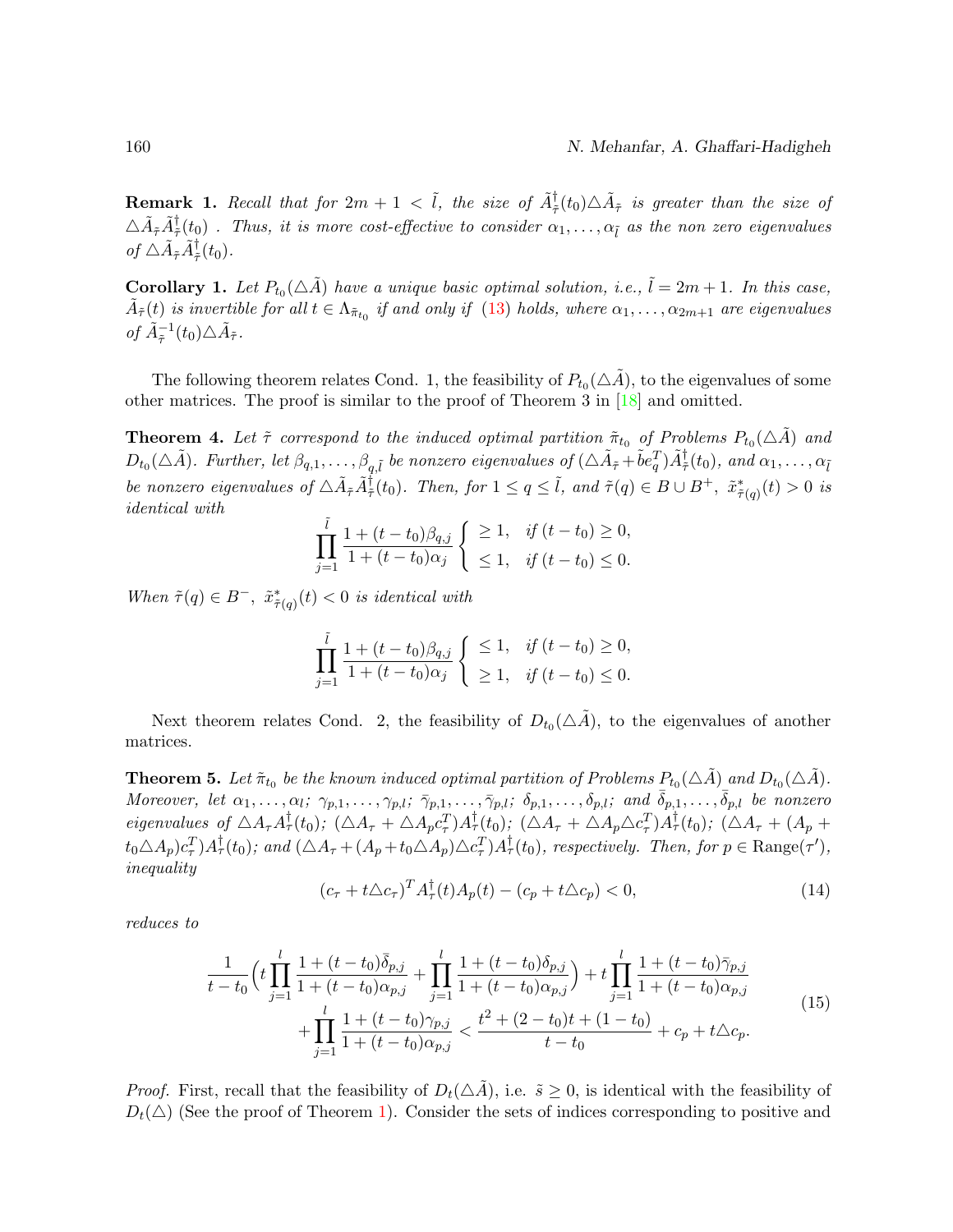zero elements of x in  $\tilde{x}$  are respectively denoted by  $\tau$  and  $\tau'$  (See Section [3\)](#page-5-0). For  $p \in \text{Range}(\tau')$ , by substituting of

$$
A_p(t) = A_p + t\triangle A_p = A_p + (t - t_0)\triangle A_p + t_0 \triangle A_p,
$$

in [\(14\)](#page-15-0), and adding  $1 + \frac{1}{t-t_0} + t(1 + \frac{1}{t-t_0})$  to its both sides, it simply reduces to

$$
1 + \frac{1}{t - t_0} + c_\tau^T A_\tau^\dagger(t) (A_p + (t - t_0) \triangle A_p + t_0 \triangle A_p)
$$
  
+  $t \Big( 1 + \frac{1}{t - t_0} + \triangle c_\tau^T A_\tau^\dagger(t) (A_p + (t - t_0) \triangle A_p + t_0 \triangle A_p) \Big)$   
<  $\frac{t^2 + (2 - t_0)t + (1 - t_0)}{t - t_0} + c_p + t \triangle c_p,$  (16)

or equivalently to

<span id="page-16-1"></span>
$$
1 + (t - t_0)c_{\tau}^T A_{\tau}^{\dagger}(t) \triangle A_p + \frac{1}{t - t_0} \Big( 1 + (t - t_0)c_{\tau}^T A_{\tau}^{\dagger}(t) (A_p + t_0 \triangle A_p) \Big) + t \Big( 1 + (t - t_0) \triangle c_{\tau}^T A_{\tau}^{\dagger}(t) \triangle A_p + \frac{1}{t - t_0} (1 + (t - t_0) \triangle c_{\tau}^T A_{\tau}^{\dagger}(t) (A_p + t_0 \triangle A_p)) \Big) < \frac{t^2 + (2 - t_0)t + (1 - t_0)}{t - t_0} + c_p + t \triangle c_p.
$$
 (17)

By considering  $(9)$ ,  $(17)$  can be translated to  $(15)$ . The proof is complete.

$$
\Box
$$

## <span id="page-16-0"></span>6 Closed form of the optimal value function

Let  $\tilde{Z}(t)$  and  $\tilde{Z}(t)$  denote the optimal value functions of Problems  $P_t(\triangle)$  and  $P_t(\triangle A, \triangle c)$ , respectively. Without loss of generality, we determine their representation when  $l > m$ . Other cases go similarly.

**Theorem 6.** Let Conds 1 and 2 satisfy for a fixed parameter  $t \in \Lambda$ . Further, let  $\alpha_1, \ldots, \alpha_l$ ,  $\alpha_1^{\times}, \ldots, \alpha_l^{\times}, \bar{\alpha}_1^{\times}, \ldots, \bar{\alpha}_l^{\times}$  $\check{i}$ ,  $\check{\alpha}_1^{\times}, \ldots, \check{\alpha}_l^{\times}$  $\check{i}$  and  $\check{\alpha}_1^{\times}, \ldots, \check{\alpha}_l^{\times}$  $\bar{\hat{R}}$  be nonzero eigenvalues of  $\triangle A_{\tau}A_{\tau}^{\dagger}(t_0)$ ,  $(\triangle A_{\tau} + \triangle b \triangle c_{\tau}^T)A_{\tau}^{\dagger}(t_0), \ (\triangle A_{\tau} + \triangle bc_{\tau}^T)A_{\tau}^{\dagger}(t_0), \ (\triangle A_{\tau} + b \triangle c_{\tau}^T)A_{\tau}^{\dagger}(t_0) \text{ and } (\triangle A_{\tau} + bc_{\tau}^T)A_{\tau}^{\dagger}(t_0),$ respectively. Then

$$
\tilde{Z}(t) = \frac{1}{t - t_0} \left( t^2 \prod_{j=1}^l \frac{1 + (t - t_0) \alpha_j^{\times}}{1 + (t - t_0) \alpha_j} + t \left( \prod_{j=1}^l \frac{1 + (t - t_0) \bar{\alpha}_j^{\times}}{1 + (t - t_0) \alpha_j} + \prod_{j=1}^l \frac{1 + (t - t_0) \bar{\alpha}_j^{\times}}{1 + (t - t_0) \alpha_j} \right) + \prod_{j=1}^l \frac{1 + (t - t_0) \bar{\alpha}_j^{\times}}{1 + (t - t_0) \alpha_j} - (t + 1)^2 \right).
$$

Proof. Note that in this case

$$
\tilde{Z}(t) = \tilde{c}_{\tilde{\tau}}^T \tilde{x}_{\tilde{\tau}}(t) = x_0 = (c + t \Delta c)^T_{\tau} x_{\tau} \n= (c + t \Delta c)^T_{\tau} A^{\dagger}_{\tau}(t) (b + t \Delta b) \n= t^2 \Delta c_{\tau}^T A^{\dagger}_{\tau}(t) \Delta b + t (c_{\tau}^T A^{\dagger}_{\tau}(t) \Delta b + \Delta c_{\tau}^T A^{\dagger}_{\tau}(t) b) + c_{\tau}^T A^{\dagger}_{\tau}(t) b.
$$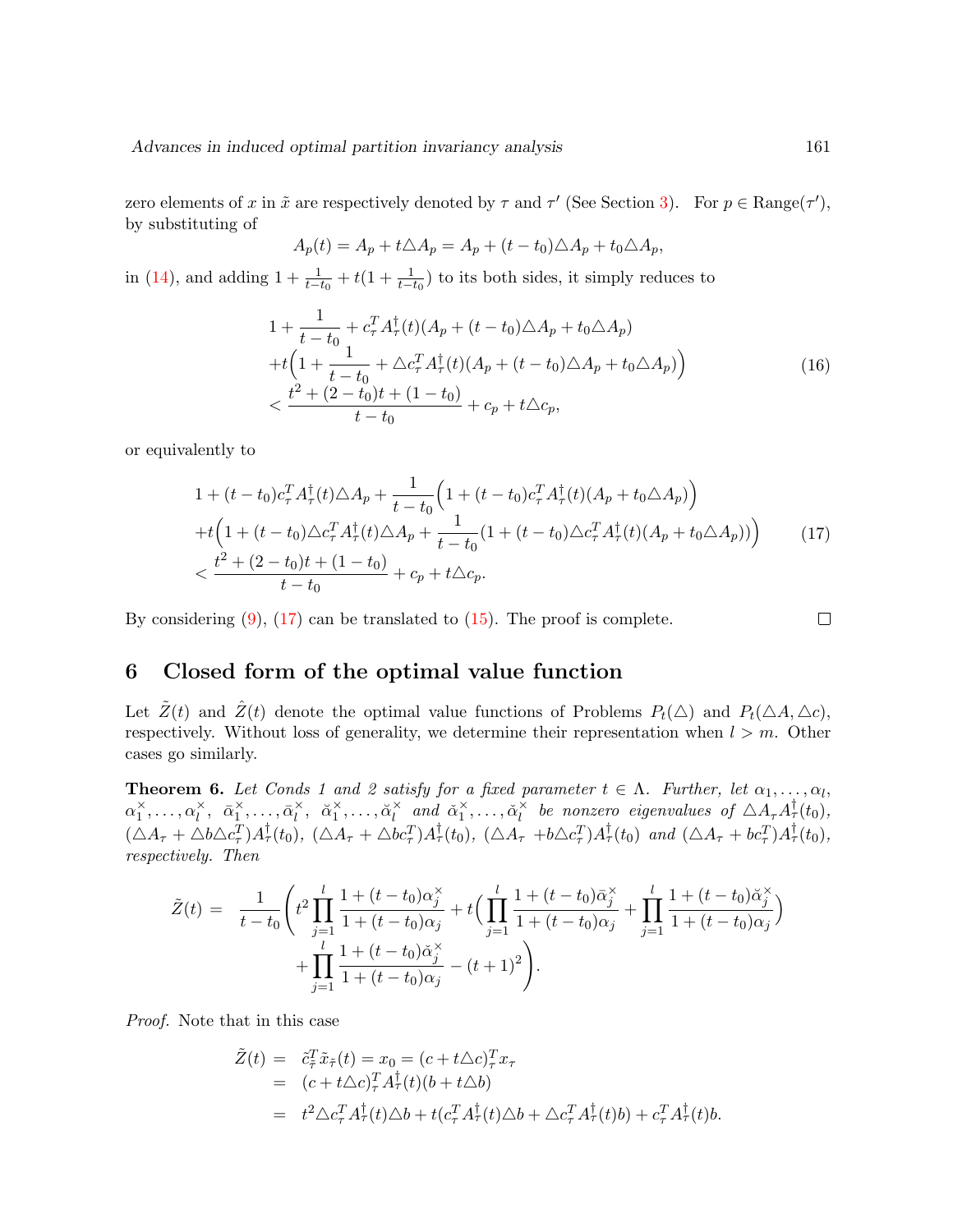162 N. Mehanfar, A. Ghaffari-Hadigheh

By  $(9)$ , we have

<span id="page-17-0"></span>
$$
(t^{2} + 2t + 1) + (t - t_{0})\tilde{Z}(t) = t^{2} \Big( 1 + (t - t_{0})\triangle c_{\tau}^{T} A_{\tau}^{\dagger}(t)\triangle b \Big) + t \Big( 1 + (t - t_{0})c_{\tau}^{T} A_{\tau}^{\dagger}(t)\triangle b + 1 + (t - t_{0})\triangle c_{\tau}^{T} A_{\tau}^{\dagger}(t)b \Big)
$$
(18)  
+1 + (t - t\_{0})c\_{\tau}^{T} A\_{\tau}^{\dagger}(t)b.

Using the tools from realization theory (See Page  $152$  and Eq.  $(5)$ ) on each terms in the righthand-side of  $(18)$ , we have

$$
(t^{2} + 2t + 1) + (t - t_{0})\tilde{Z}(t) = t^{2} \prod_{j=1}^{l} \frac{1 + (t - t_{0})\alpha_{j}^{x}}{1 + (t - t_{0})\alpha_{j}} + t \Big( \prod_{j=1}^{l} \frac{1 + (t - t_{0})\bar{\alpha}_{j}^{x}}{1 + (t - t_{0})\alpha_{j}} + \prod_{j=1}^{l} \frac{1 + (t - t_{0})\check{\alpha}_{j}^{x}}{1 + (t - t_{0})\alpha_{j}} + \prod_{j=1}^{l} \frac{1 + (t - t_{0})\check{\alpha}_{j}^{x}}{1 + (t - t_{0})\alpha_{j}}.
$$

The proof is complete.

<span id="page-17-1"></span>**Corollary 2.** In the spacial case  $l = m$ , it holds

$$
\tilde{Z}(t) = \frac{1}{t - t_0} \left( t^2 \prod_{j=1}^m \frac{1 + (t - t_0) \alpha_j^{\times}}{1 + (t - t_0) \alpha_j} + t \left( \prod_{j=1}^m \frac{1 + (t - t_0) \bar{\alpha}_j^{\times}}{1 + (t - t_0) \alpha_j} + \prod_{j=1}^m \frac{1 + (t - t_0) \bar{\alpha}_j^{\times}}{1 + (t - t_0) \alpha_j} \right) + \prod_{j=1}^m \frac{1 + (t - t_0) \bar{\alpha}_j^{\times}}{1 + (t - t_0) \alpha_j} - t^2 - 2t - 1 \right),
$$

where  $\alpha_1,\ldots,\alpha_m, \alpha_1^{\times},\ldots,\alpha_m^{\times}, \bar{\alpha}_1^{\times},\ldots,\bar{\alpha}_m^{\times}, \bar{\alpha}_1^{\times},\ldots,\bar{\alpha}_m^{\times}$  and  $\alpha_1^{\times},\ldots,\alpha_m^{\times}$  are the eigenvalues of  $A_{\tau}^{-1}(t_0)\triangle A_{\tau}$ ,  $A_{\tau}^{-1}(t_0)(\triangle A_{\tau} + \triangle b\triangle c_{\tau}^T)$ ,  $A_{\tau}^{-1}(t_0)(\triangle A_{\tau} + \triangle bc_{\tau}^T)$ ,  $A_{\tau}^{-1}(t_0)(\triangle A_{\tau} + b\triangle c_{\tau}^T)$  and  $A_{\tau}^{-1}(t_0)(\triangle A_{\tau} + bc_{\tau}^T)$ , respectively.

**Corollary 3.** For  $\triangle b = 0$ , we have

$$
\hat{Z}(t) = \frac{1}{t - t_0} \left( t \prod_{j=1}^l \frac{1 + (t - t_0) \check{\alpha}_j^{\times}}{1 + (t - t_0) \alpha_j} + \prod_{j=1}^l \frac{1 + (t - t_0) \check{\alpha}_j^{\times}}{1 + (t - t_0) \alpha_j} - t - 1 \right),\,
$$

where the nonzero values of  $\alpha_1, \ldots, \alpha_l, \; \check{\alpha}_1^{\times}, \ldots, \check{\alpha}_l^{\times}$  $\check{i}$  and  $\check{\alpha}_1^{\times}, \ldots, \check{\alpha}_l^{\times}$  $\sum\limits_l^{\times}$  are nonzero eigenvalues of  $\triangle A_{\tau}A_{\tau}^{\dagger}(t_0), \; (\triangle A_{\tau}+b\triangle c_{\tau}^T)A_{\tau}^{\dagger}(t_0)$  and  $(\triangle A_{\tau}+bc_{\tau}^T)A_{\tau}^{\dagger}(t_0)$ , respectively. When  $l=m$ , the closed form of  $\hat{Z}(t)$  is as

$$
\hat{Z}(t) = \frac{1}{t - t_0} \left( t \prod_{j=1}^m \frac{1 + (t - t_0) \check{\alpha}_j^{\times}}{1 + (t - t_0) \alpha_j} + \prod_{j=1}^m \frac{1 + (t - t_0) \check{\alpha}_j^{\times}}{1 + (t - t_0) \alpha_j} - t - 1 \right),\,
$$

where  $\alpha_1, \ldots, \alpha_m, \ \breve{\alpha}_1^{\times}, \ldots, \breve{\alpha}_m^{\times}$  and  $\breve{\alpha}_1^{\times}, \ldots, \breve{\alpha}_m^{\times}$  are as stated in Corollary [2.](#page-17-1)

 $\Box$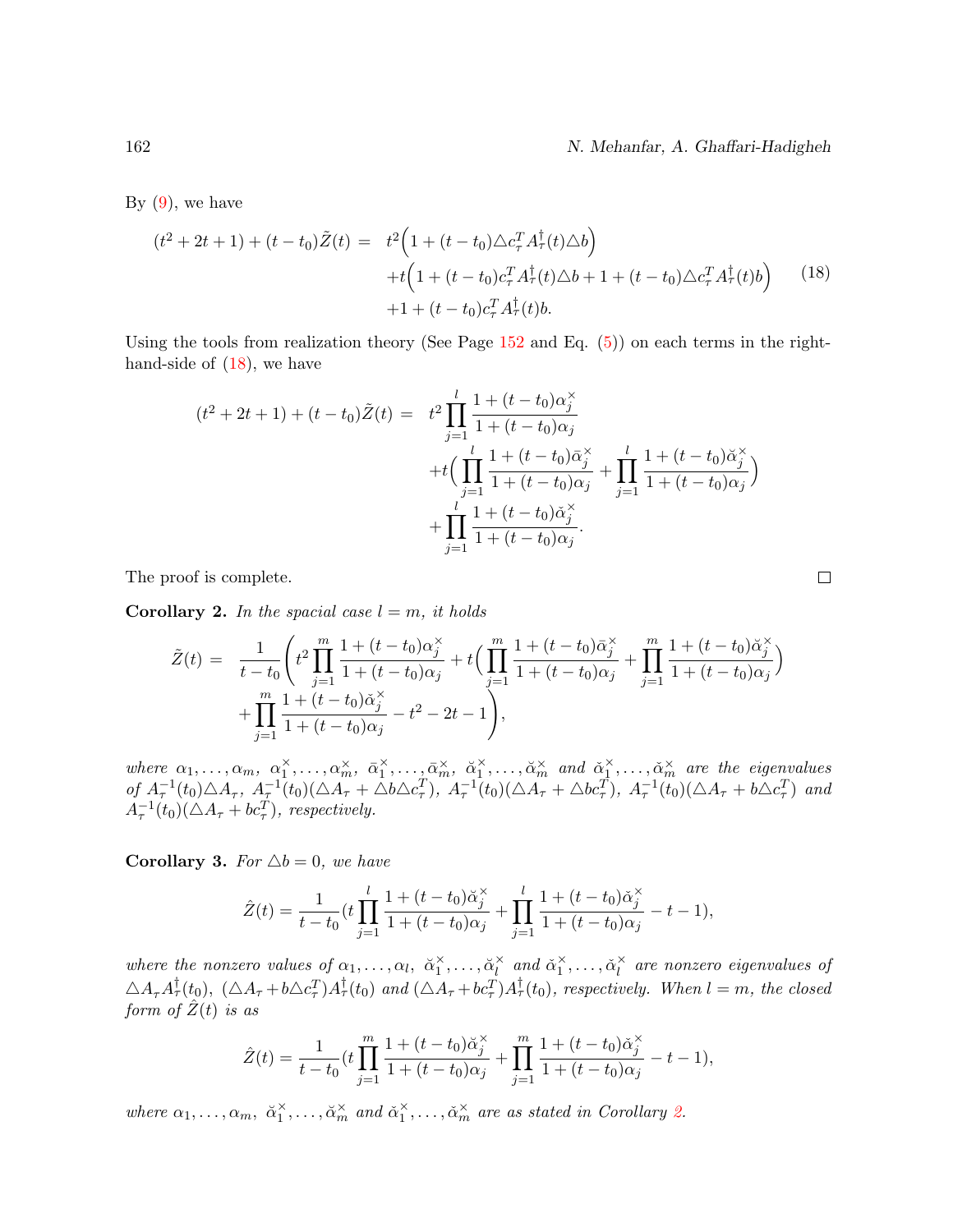### <span id="page-18-1"></span>7 Finding all transition and change points

It should be noted that the algorithm presented in [\[18\]](#page-27-5) can be generalized to determine the corresponding invariancy intervals, change points and transition points to the problem  $P_t(\triangle A)$  and its specific case  $P_t(\triangle A)$ . In this algorithm, we first consider a sufficiently small precision value  $\epsilon > 0$  and identify induced optimal partition of Problem  $P_t(\triangle \tilde{A})$  for  $t = t_0 = 0$  and  $t = t_0 + \epsilon$  (if the latter exists). Recall that  $P_{t_0}(\triangle \tilde{A})$  always has optimal solution. If  $P_{t_0+\epsilon}(\triangle \tilde{A})$  is unbounded or infeasible, then  $t_0$  is a transition or change point, the algorithmic process terminates. Oth-erwise, by using Theorems [3-](#page-14-4)[5](#page-15-2) for Problem  $P_{t_0+\epsilon}(\triangle A)$ , one can find the corresponding induced optimal partition invariancy interval by an almost identical process in [\[18\]](#page-27-5) with some differences which are related to the converted form of Cond. 2. If the upper bound of this interval is infinite, we stop. Otherwise, one could continue the process, after adding  $\epsilon$  to this end value, until to the point where problem  $P_t(\triangle A)$  is unbounded or infeasible.

To find the induced optimal invariancy intervals, and transition or change points to the left of  $t_0 = 0$ , one replaces  $\epsilon < 0$  and adjust the process accordingly. We refer to [\[18\]](#page-27-5) for more details.

## <span id="page-18-0"></span>8 Illustrative examples

In this section, we first present two concrete examples to clarify the approach. We also present a prototype instance for a financial application. In these examples, we set  $\epsilon = 0.015$ . The first example is an instance in general case which includes some points that are both transition and change point or one of them. The second example is an instance in special case which only include a transition point. The third example is a prototype instance of the application in finance.

<span id="page-18-3"></span>Example 1. Consider the following problem

$$
\begin{array}{ll}\n\min & (-1 + \frac{1}{2}t)x_1 + (-1 + \frac{1}{2}t)x_2 \\
s.t. & tx_1 + (1 + t)x_2 + x_3 = 1 + 2t, \\
(1 - t)x_1 + (1 - 2t)x_2 + x_4 = 1 - t, \\
& x_1, x_2, x_3, x_4 \ge 0,\n\end{array}
$$

where  $t \in \mathbb{R}$  is the parameter. This problem can be rewritten as

<span id="page-18-2"></span>
$$
\min \n\begin{array}{ll}\n\text{min} & x_0 \\
s.t. & (-1 + \frac{1}{2}t)x_1 + (-1 + \frac{1}{2}t)x_2 - x_0 = 0, \\
& x_2 + x_3 + t(x_1 + x_2 - 2) = 1, \\
& x_1 + x_2 + x_4 + t(-x_1 - 2x_2 + 1) = 1, \\
& x_1, x_2, x_3, x_4 \ge 0.\n\end{array}\n\tag{19}
$$

By substituting  $x_5 = x_1 + x_2 - 2$  and  $x_6 = -x_1 - 2x_2 + 1$ , Problem [\(19\)](#page-18-2) converts to the following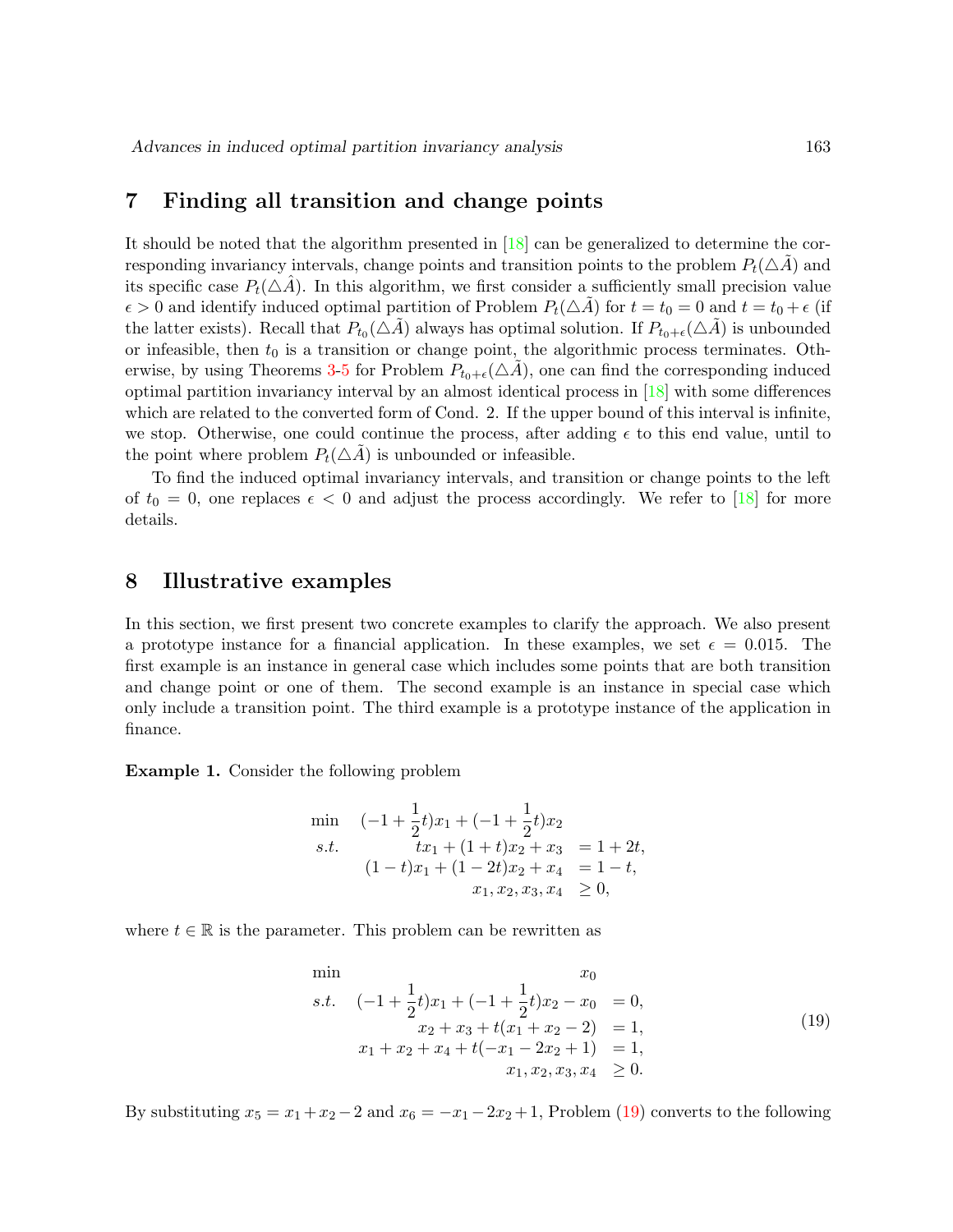<span id="page-19-0"></span>

| Inv. Int.      | B                | $B^+$      | $B^-$       | $\,N$       | $N^0$   | Z(t)                                          |
|----------------|------------------|------------|-------------|-------------|---------|-----------------------------------------------|
| $-1$           | $\{1\}$          | Ø          | $\{5, 7\}$  | $\{2,3,4\}$ | $\{6\}$ | $-1.5$                                        |
| $(-1,0)$       | $\{1,3\}$        | Ø          | $\{5, 7\}$  | $\{2,4\}$   | ${6}$   | $t-2$<br>2                                    |
| $\theta$       | $\{1,2,3\}$      | Ø          | $\{5,6,7\}$ | ${4}$       | Ø       | $-1$                                          |
| (0, 0.5)       | $\{1, 2\}$       | Ø          | $\{5,6,7\}$ | $\{3,4\}$   | Ø       | $\overline{t^3-2t^2+0.5t-1}$<br>$t^2 - t + 1$ |
| 0.5            | $\{1,2\}$        | Ø          | $\{6, 7\}$  | $\{3,4\}$   | ${5}$   | $-1.5$                                        |
| (0.5, 1)       | $\{1,2\}$        | ${5}$      | $\{6, 7\}$  | $\{3,4\}$   | Ø       | $t^3-2t^2+0.5t-1$<br>$t^2 - t + 1$            |
| $\mathbf{1}$   | ${1}$            | ${5}$      | $\{6, 7\}$  | $\{2,3,4\}$ | Ø       | $-1.5$                                        |
| (1, 2)         | $\{1,4\}$        | ${5}$      | $\{6, 7\}$  | $\{2,3\}$   | Ø       | $t^2+1.5t+1$                                  |
| $\overline{2}$ | $\{1, 2, 3, 4\}$ | Ø          | $\{5,6\}$   | Ø           | $\{7\}$ | $\Omega$                                      |
| $(2,\infty)$   | $\{2,3\}$        | $\{6, 7\}$ | ${5}$       | $\{1,4\}$   | Ø       | $t^2-3t+2$<br>$4t-2$                          |

Table 1: Invariancy intervals, induced optimal partitions and the optimal value function in Example [1.](#page-18-3)

equivalent one with only perturbation in the coefficient matrix.

min  
\n*x*<sub>0</sub>  
\n*x*<sub>1</sub> 
$$
(-1 + \frac{1}{2}t)x_1 + (-1 + \frac{1}{2}t)x_2 - x_0 = 0,
$$
  
\n*x*<sub>2</sub> + *x*<sub>3</sub> + *tx*<sub>5</sub> = 1,  
\n*x*<sub>1</sub> + *x*<sub>2</sub> + *x*<sub>4</sub> + *tx*<sub>6</sub> = 1,  
\n*x*<sub>1</sub> + *x*<sub>2</sub> - *x*<sub>5</sub> = 2,  
\n*-x*<sub>1</sub> - 2*x*<sub>2</sub> - *x*<sub>6</sub> = -1,  
\n*x*<sub>1</sub>, *x*<sub>2</sub>, *x*<sub>3</sub>, *x*<sub>4</sub>  $\geq 0.$ 

To be clear

$$
\tilde{A} = \begin{pmatrix}\n-1 & -1 & 0 & 0 & 0 & 0 & -1 \\
0 & 1 & 1 & 0 & 0 & 0 & 0 \\
1 & 1 & 0 & 1 & 0 & 0 & 0 \\
1 & 1 & 0 & 0 & -1 & 0 & 0 \\
-1 & -2 & 0 & 0 & 0 & -1 & 0\n\end{pmatrix}, \ \Delta \tilde{A} = \begin{pmatrix}\n\frac{1}{2} & \frac{1}{2} & 0 & 0 & 0 & 0 & 0 \\
0 & 0 & 0 & 1 & 0 & 0 & 0 \\
0 & 0 & 0 & 0 & 0 & 1 & 0 \\
0 & 0 & 0 & 0 & 0 & 0 & 0 \\
0 & 0 & 0 & 0 & 0 & 0 & 0\n\end{pmatrix},
$$
\n
$$
\tilde{c}^T = \begin{pmatrix}\n0 & 0 & 0 & 0 & 0 & 0 & 0 \\
0 & 0 & 0 & 0 & 0 & 0 & 0 \\
0 & 0 & 0 & 0 & 0 & 0 & 0 \\
0 & 0 & 0 & 0 & 0 & 0 & 0\n\end{pmatrix},
$$

Table [1](#page-19-0) has a summary of the results and Fig. [1](#page-20-0) denotes the corresponding optimal value function. The domain of the optimal value function is the closed unbounded interval  $[-1,\infty)$  in this example.

As it is seen from this table,  $t = 0$  and  $t = 2$  are simultaneously transition and change points, while  $t = -1$  and  $t = 1$  are mere transition points. The optimal value function is continuous on transition points but not differentiable. On the other hand,  $t = 0.5$  is merely a change point, and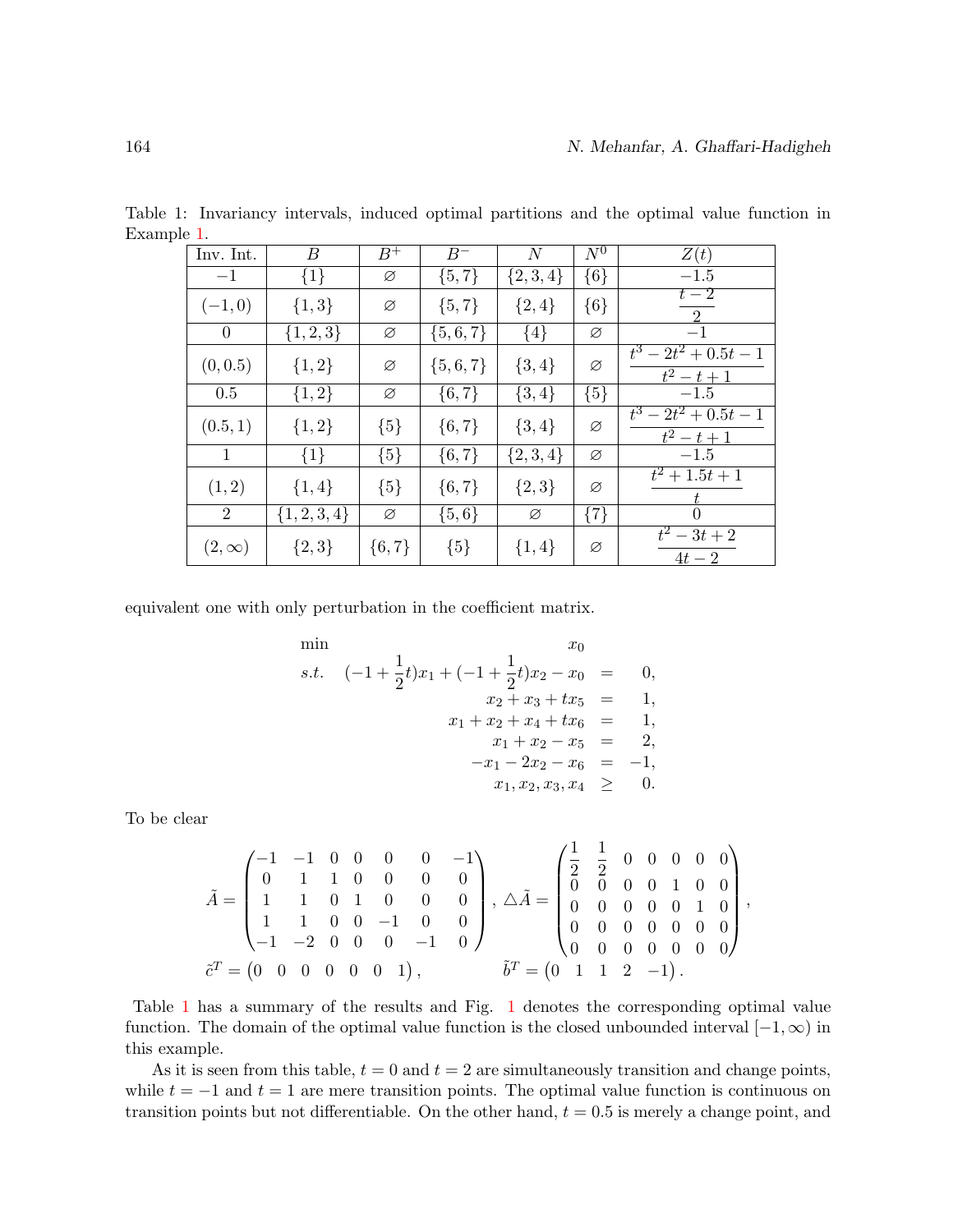

<span id="page-20-0"></span>Figure 1: The optimal value function  $\tilde{Z}(t)$  in Example [1.](#page-18-3)

representations of the optimal value function before and after this point are identical. Clearly, it is continuous and differentiable at this point. And as another observation, its slope does not alter at this change point.

<span id="page-20-2"></span>Example 2. Consider the family of linear programs as

$$
\begin{array}{ll}\n\min & -(1-t)x_1 & -(2+t)x_2 \\
s.t. & (1+t)x_1 & +(1-t)x_2 & +x_3 = 1, \\
x_1, & x_2, x_3 \ge 0,\n\end{array}
$$

where  $t \in \mathbb{R}$ . This problem can be rewritten as

<span id="page-20-1"></span>
$$
\begin{array}{ll}\n\text{min} & x_0 \\
s.t. & -(1-t)x_1 & -(2+t)x_2 & -x_0 & = 0, \\
& x_1 & +x_2 + x_3 & +t(x_1 - x_2) & = 1, \\
& x_1, \quad x_2, x_3 \ge 0,\n\end{array} \tag{20}
$$

Note that in problem [\(20\)](#page-20-1) only the coefficient matrix is perturbed and

$$
\hat{c} = \begin{pmatrix} 0 \\ 0 \\ 0 \\ 1 \end{pmatrix}, \quad \hat{A} = \begin{pmatrix} -1 & -2 & 0 & -1 \\ 1 & 1 & 1 & 0 \end{pmatrix}, \quad \triangle \hat{A} = \begin{pmatrix} 1 & -1 & 0 & 0 \\ 1 & -1 & 0 & 0 \end{pmatrix}, \quad \hat{b} = \begin{pmatrix} 0 \\ 1 \end{pmatrix}.
$$

The results are summarized in Table [2](#page-21-0) and the corresponding optimal value function is denoted in Fig. [2.](#page-21-1) As it is seen from Table [2,](#page-21-0) the point  $t = -0.2$  is a transition point. The optimal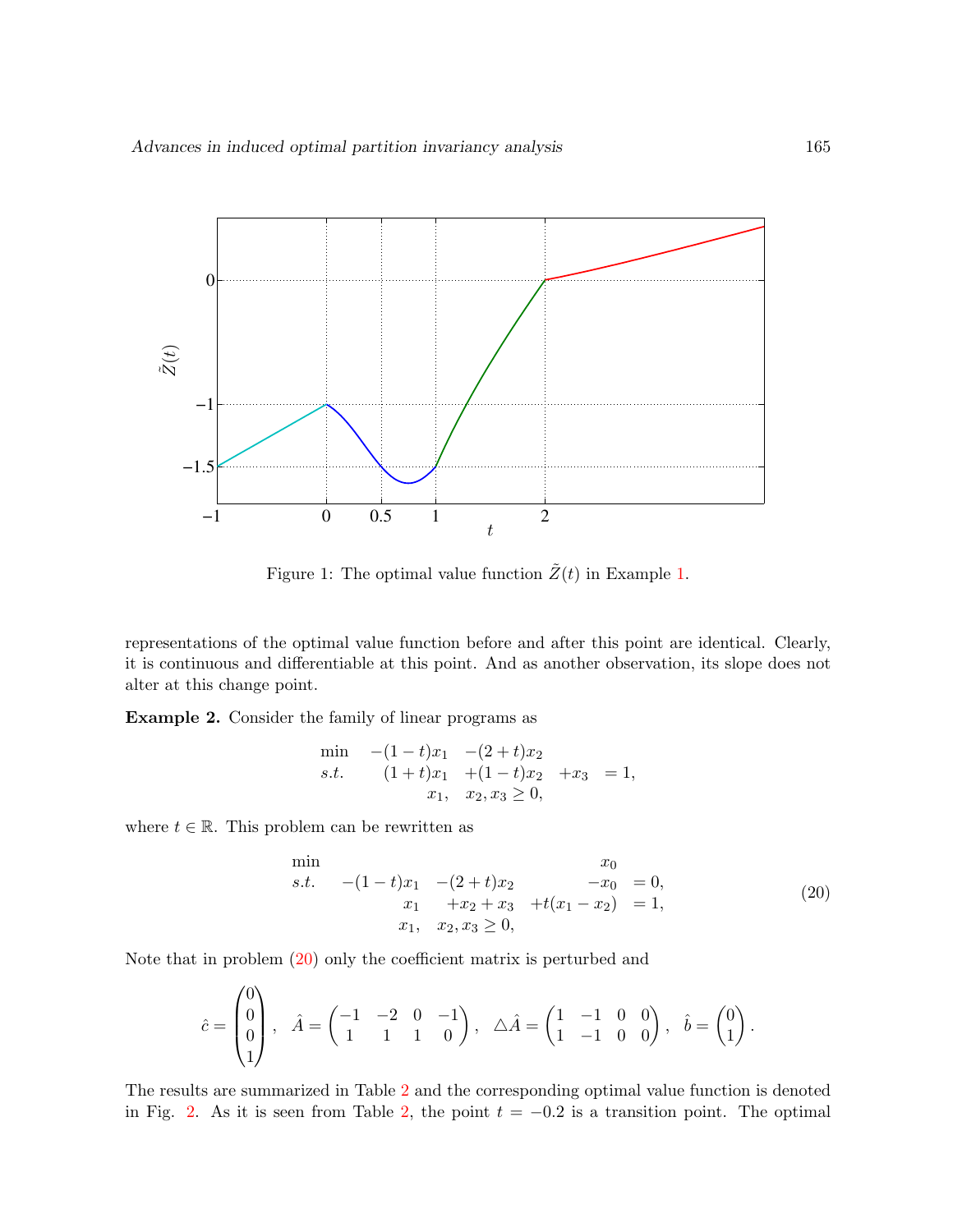|             |           |   |         | - N       |   | $Z_b(t)$ |
|-------------|-----------|---|---------|-----------|---|----------|
| $-1, -0.2$  | $\{1\}$   | Ø | $\{4\}$ | ${2,3}$   |   |          |
| $-0.2$      | $\{1,2\}$ |   | 4       | $\{3\}$   | Ø | -1.5     |
| $(-0.2, 1)$ | ${2}$     | Ø | 4       | $\{1,3\}$ | Ø |          |

<span id="page-21-0"></span>Table 2: Invariancy intervals, induced optimal partitions and the optimal value function of Example [2.](#page-20-2)



<span id="page-21-1"></span>Figure 2: The optimal value function  $\hat{Z}(t)$  in Example [2.](#page-20-2)

value function in this example is not differentiable at  $t = -0.2$ , as it is easily observed that  $\tilde{Z}'_{-} = 3.125$  and  $\tilde{Z}'_{+} = -2.083$ . Moreover, its domain is the open interval  $(-1, +1)$  unlike the previous example.

The following example is a simple description of the financial application proposed in Page [147.](#page-1-0)

<span id="page-21-2"></span>**Example 3.** Consider the parametric problem [\(2\)](#page-2-0). For a numerical experience, let  $b = 0.04$ ,  $n = 4$  and time unit is set as a "week". The ask prices, the bid prices and prespecified respective variation rates  $\theta_1, \theta_2, \theta_3, \theta_4$  are shown in Table [3.](#page-22-0) We replace the following constraints

$$
x_j^a + z_j^a = 1, \quad x_j^b + z_j^b = 1, \quad j = 1, \dots, 4,
$$

instead of the upper bounds of variables where  $z_j^a, z_j^b \geq 0, j = 1, \ldots, 4$ , are as slack variables.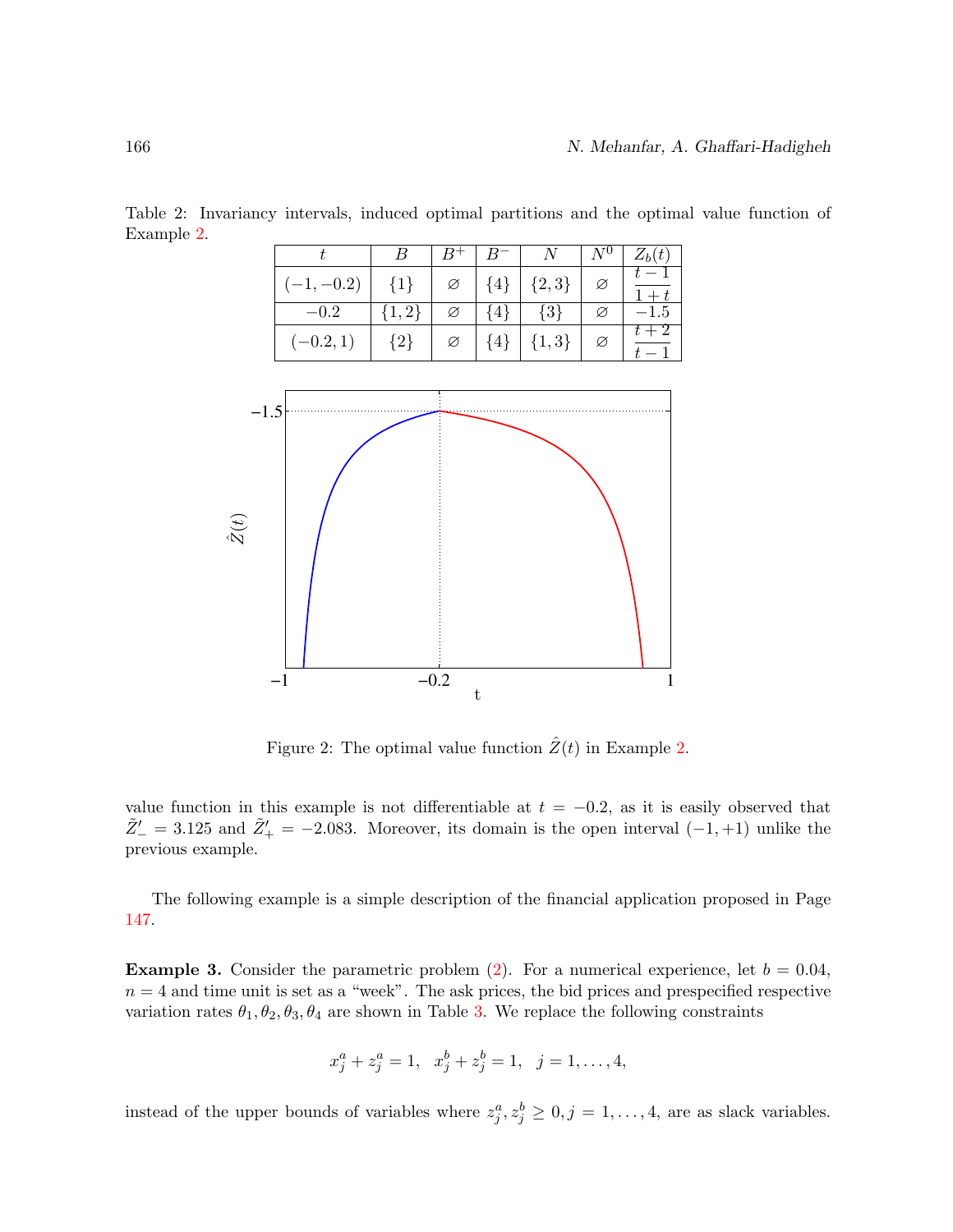| <b>Bond</b>      |        |        | 3      |        |
|------------------|--------|--------|--------|--------|
| <b>Bid Price</b> | 1.335  | 0.7487 | 455.18 | 304.48 |
| Ask Price        | 1.3354 | 0.7489 | 455.2  | 304.5  |
| Coupon           | 0.03   | 0.027  | 0.004  | 0.007  |
| Variation Rate   | 0.2    | 0.3    | 0.04   | 0.5    |

<span id="page-22-0"></span>Table 3: The data for Example [3.](#page-21-2)

Table 4: Optimal solution at  $t = 0$  and its corresponding induced optimal partition in Example [3.](#page-21-2)

<span id="page-22-1"></span>

| B                        | $\{3, 4, 5, 6, 10, 11, 14, 16, 17\}$                                |
|--------------------------|---------------------------------------------------------------------|
| $\tilde{x}_B^{*T}(0)$    | (1, 1, 0.8, 1, 1, 1, 0.2, 1, 1)                                     |
|                          | ${18, 27}$                                                          |
| $\tilde{x}_{B-}^{*T}(0)$ | $(-0.0184, -757.8428)$                                              |
| N                        | $\{1, 2, 7, 8, 9, 12, 13, 15\}$                                     |
| $S_{1_N}^T$              | $(0.0004, 0.4532, 455.02, 304.19, 44.51, 455.0019, 304.17, 0.4530)$ |
| $S_2$                    |                                                                     |
| $\overline{N^0}$         | $\{19, 20, 21, 22, 23, 24, 25, 26\}$                                |
| $\mathcal{Y}$            |                                                                     |
| $v_1^I$                  | $(44.51, 0, 0, -455.0019, -304.17, 0, -0.4530, 0, 0)$               |

As a result, the index set is  $\mathcal{I} = \{1, 2, \ldots, 17\}$ , and the standard form of this instance is

$$
\begin{array}{llllllll} \max & 1.335(1+0.2t)x_1^b & +0.7487(1+0.2t)x_2^b & +455.18(1+0.2t)x_3^b \\ +304.48(1+0.2t)x_4^b & -1.3354(1+0.3t)x_1^a & -0.7489(1+0.3t)x_2^a \\ -455.2(1+0.3t)x_3^a & -304.5(1+0.3t)x_4^a \\ s.t. & -0.03(1+0.4t)x_1^b & -0.027(1+0.4t)x_2^b & -0.004(1+0.4t)x_3^b \\ & -0.007(1+0.4t)x_4^b & +0.03(1+0.4t)x_1^a & +0.027(1+0.4t)x_2^a \\ +0.004(1+0.4t)x_3^a & +0.007(1+0.4t)x_4^a & -x_5 = 0.04+0.5t, \\ & x_j^a+z_j^a=1, & x_j^b+z_j^b=1, & j=1,\ldots,4, \\ & x_1^a,x_2^a,x_3^a,x_4^a,x_1^b, & x_2^b,x_3^b,x_4^b,x_5 \geq 0. \end{array}
$$

Observe that the assumption  $p_j^a > p_j^b$  holds for  $t \geq 0$ . By some manipulations as described in Page [153,](#page-8-0) this problem can be transformed to a uni-parametric problem as  $P_t(\triangle \tilde{A})$ . For  $t = 0$ , the optimal solution and its corresponding induced optimal partition are reflected in Table [4.](#page-22-1) Table [5](#page-23-0) includes all induced optimal partition invariancy intervals and corresponding induced optimal partitions, as well as the representation of the optimal value function. Fig. [3](#page-24-0) depicts the optimal value function for  $t \geq 0$ .

As Table  $5$  shows, at transition points where some indices interchange between  $B$  and  $N$ , the optimal value function is continuous but not differentiable. While it is continuous from left at the end point  $t = \frac{175}{108}$ , the problem is infeasible for  $t > \frac{175}{108}$ . Moreover, the point  $t = 1.1986$  is a change point where displacement of the index 27 occurs between  $B^+, B^-$  and  $N^0$  before and after this point. Moreover, the representation of the optimal value function in the neighborhood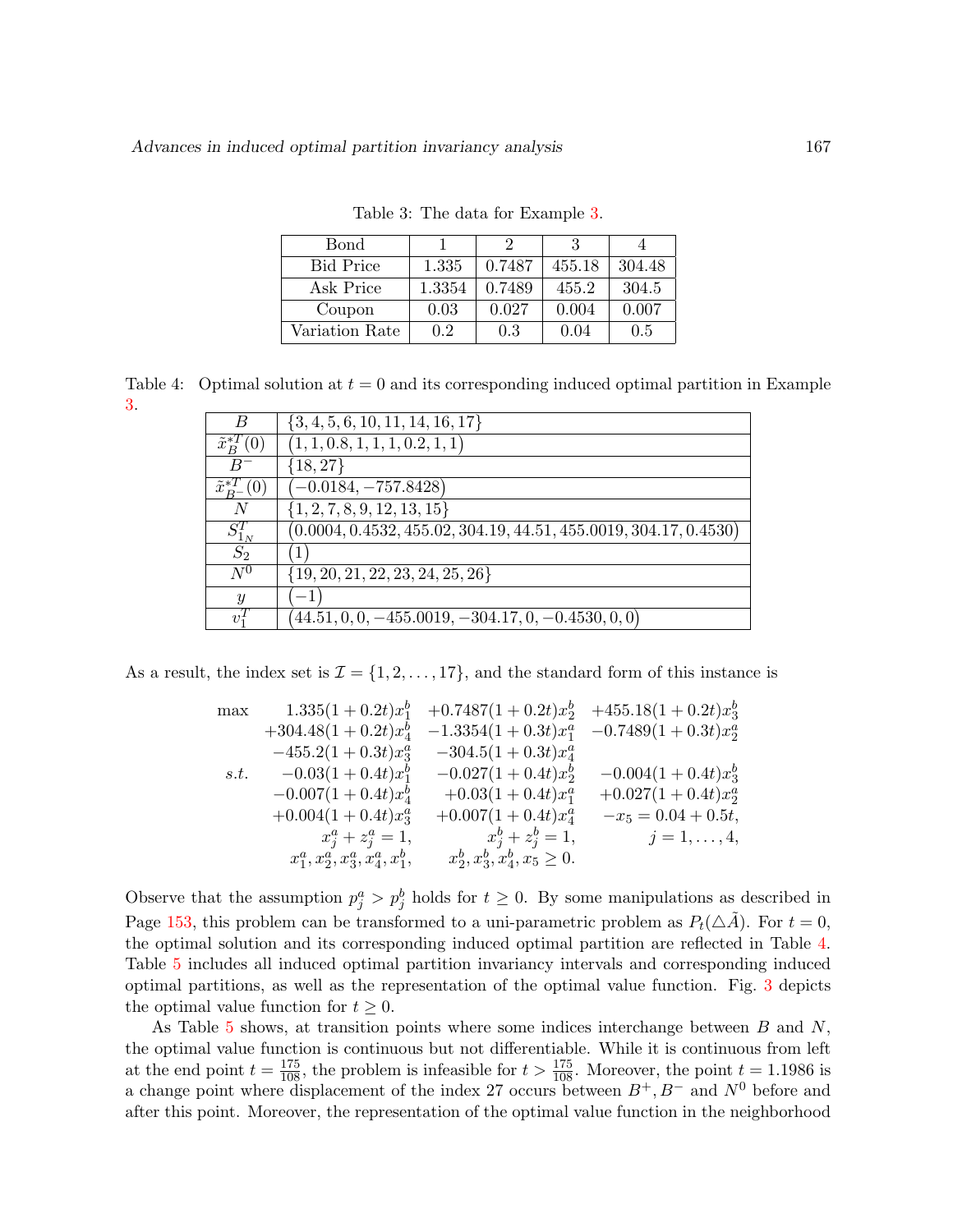<span id="page-23-0"></span>

| C <sub>1</sub><br>108               | 109' 108'<br>150 175                   | 109<br>150                 | $(1.1986, \frac{150}{109})$                      | 1.1986                               | $(\frac{25}{22}, 1.1986)$                        | $\overline{2}$<br>52      | $(\frac{325}{447}, \frac{25}{22})$           | 325<br>447                                   | $\left(\frac{1}{227}, \frac{1}{447}\right)$<br>75 325 | 727<br>$\overline{C}$          | $(-1.2,\frac{75}{227})$              | $\overline{f}$          |
|-------------------------------------|----------------------------------------|----------------------------|--------------------------------------------------|--------------------------------------|--------------------------------------------------|---------------------------|----------------------------------------------|----------------------------------------------|-------------------------------------------------------|--------------------------------|--------------------------------------|-------------------------|
| ${5, 6, 7, 8, 10, 11, 12, 13}$      | $\{5,6,7,8,10,11,12,13,16\}$           | $\{5,6,8,10,11,12,13,16\}$ | $\{3, 5, 6, 8, 10, 11, 12, 13, 16\}$             | $\{3, 5, 6, 8, 10, 11, 12, 13, 16\}$ | $\{3, 5, 6, 8, 10, 11, 12, 13, 16\}$             | $\{3,5,6,8,10,11,13,16\}$ | $\{3, 5, 6, 8, 10, 11, 13, 16, 17\}$         | $\{3,5,6,10,11,13,16,17\}$                   | ${3, 4, 5, 6, 10, 11, 13, 16, 17}$                    | ${3, 4, 5, 6, 10, 11, 16, 17}$ | $\{3,4,5,6,10,11,14,16,17\}$         | $\beta$                 |
| $\{25\}$                            | ${251}$                                | $\{22\}$                   | (27)                                             | $\rightleftarrows$                   | ↔                                                | ↔                         | ↔                                            | $\rightleftarrows$                           | ↔                                                     | ₿                              | ↔                                    | $B^+$                   |
| $\{81\}$                            | $\{81\}$                               | $\{18\}$                   | $\{81\}$                                         | $\{81\}$                             | $\{18,27\}$                                      | ${18,27}$                 | $\{18,27\}$ $\mid$ $\mathcal{I}\backslash B$ | $\{18,27\}$ $\mid$ $\mathcal{I}\backslash B$ | ${18,27}$                                             | $\{18,27\}$                    | $\{18,27\}$                          | $\overline{B}$          |
|                                     | $\mathcal{I}\backslash B$              | $\mathcal{I}\backslash B$  | $\mathcal{I}\backslash B$                        | $\mathcal{I}\backslash B$            | $ Z \rangle B$                                   | $ \mathcal{I} B$          |                                              |                                              | $ \mathcal{I} B$                                      | $ \mathcal{I} B$               | $\mathcal{I}\backslash B$            | $\overline{\mathsf{N}}$ |
| $\mathcal{I}\backslash B$ [19,, 26] | $\{19, \ldots, 26\}$                   | $\{19, \ldots, 26\}$       | $\{19, \ldots, 26\}$                             | $\{19, \ldots, 27\}$                 | $\{19, \ldots, 26\}$                             | $\{19, \ldots, 26\}$      | $\{19, \ldots, 26\}$                         | $\{19, \ldots, 26\}$                         | $\{19, \ldots, 26\}$                                  | $\{19, \ldots, 26\}$           | $\{19, \ldots, 26\}$                 | $\gtrsim$               |
| $-1132.1$                           | $-14977t^2 - 31739t + 60615$<br>$t+25$ | $-433.1558$                | $-1001-$<br>$15t^2 - 38565t + 60612$<br>$t + 25$ | $\subset$                            | $1001 -$<br>$15f^2 - 38000f + 60012$<br>$t + 25$ | 147.5283                  | $-5742.9t^2 - 12490t + 25465$<br>$t + 25$    | 518.8306                                     | $-3798$<br>$.2t^2 - 13903t + 25464$<br>$t+25$         | 807.5669                       | $145.24t^2 + 452t + 18946$<br>$t+25$ | Z(t)                    |

Table 5: Induced optimal partitions, invariancy intervals, and the representation of optimal value function in Example Table 5: Induced optimal partitions, invariancy intervals, and the representation of optimal value function in Example [3.](#page-21-2)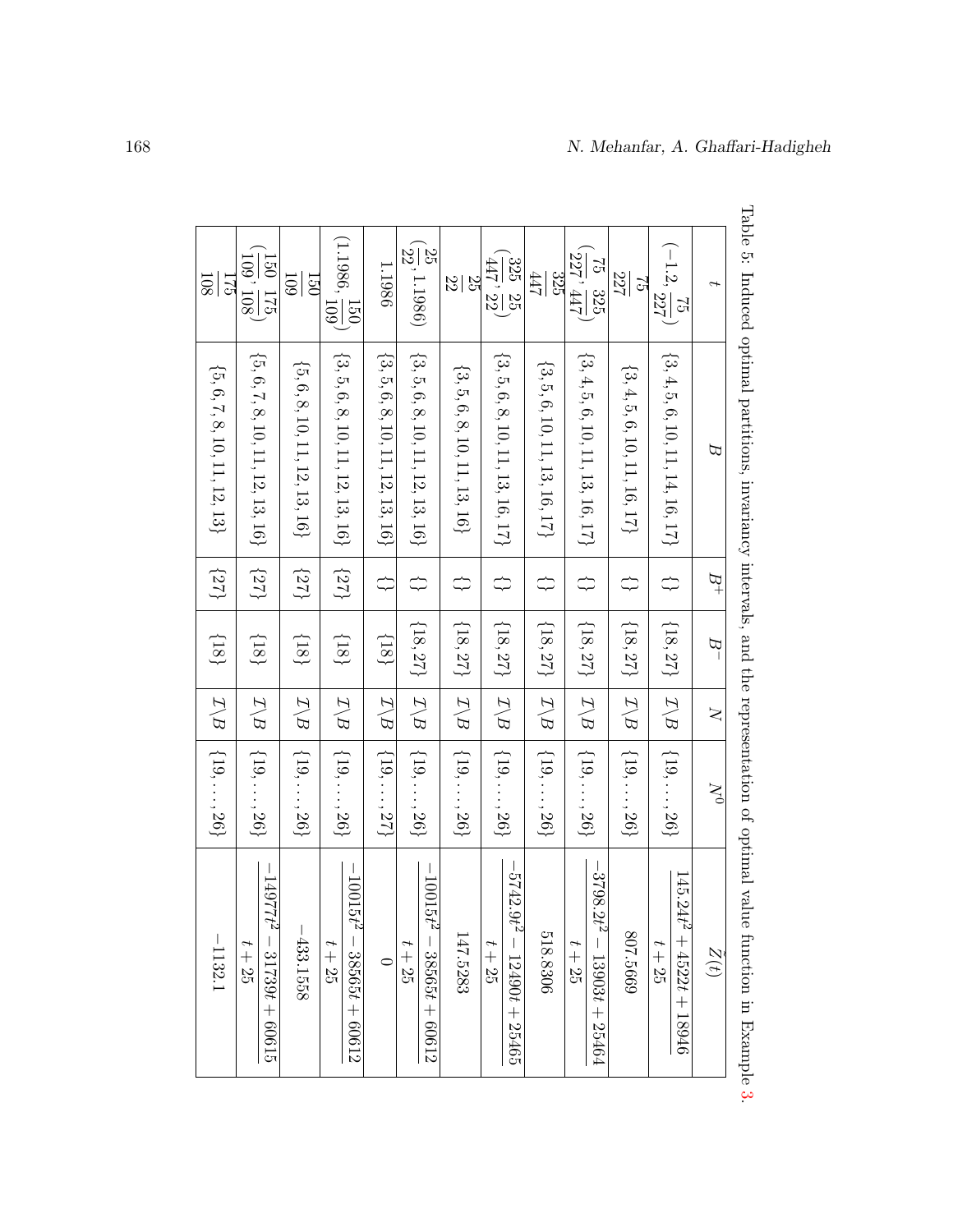

<span id="page-24-0"></span>Figure 3: Optimal value function  $\tilde{Z}(t)$  in Example [3.](#page-21-2)

of this point does not change. As Fig. [3](#page-24-0) depicts, for  $0 \le t < \frac{75}{227}$ , simultaneously selling some amount of bonds 3 and 4 and buying some amount of bonds 1 and 2 increase the total profit, while for  $\frac{75}{227} < t < \frac{325}{447}$  and  $\frac{325}{227} < t < \frac{25}{22}$  the optimal value function decreases. Note that for  $\frac{25}{22} < t < 1.1986$  the profit goes down while for  $1.1986 < t < \frac{150}{109}$  the loss goes up. Analogous descriptions can be provided for the results in other intervals.

#### 8.1 Computational results

To observe the result of the model in large scale problems, the computational results are reported on some Netlib test problems. The characteristics of these problems are reflected in Table [6.](#page-24-1)

| Name         | Rows | Columns |
|--------------|------|---------|
| Afiro        | 27   | 51      |
| <b>Blend</b> | 74   | 114     |
| Stocfor1     | 117  | 165     |
| Scagr7       | 129  | 185     |

<span id="page-24-1"></span>Table 6: Characteristics of test problems.

The hardware consisted of an Intel Corei7 @ 1.80 GHz Processor, 12 GB of RAM running Windows 10 Enterprise. The algorithm has been implemented in MATLAB R2019b using the linprog solver. In implementing the proposed algorithm, it is necessary to determine the intersection of some intervals where Conds 1 and 2 satisfy. INTLAB is a toolbox for Matlab,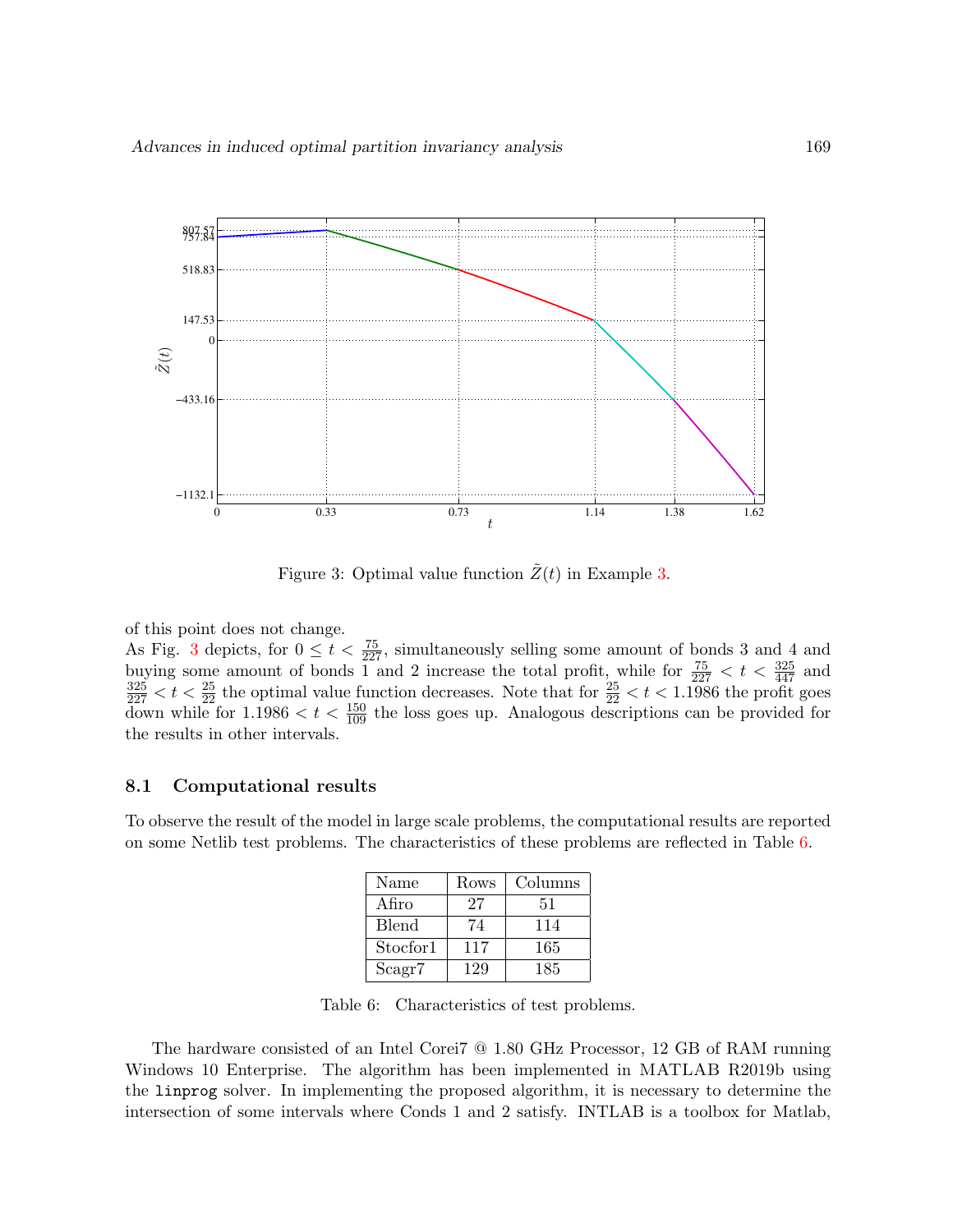supporting real and complex intervals operations. Here, we used some standard commands of the interval arithmetic toolbox INTLAB Ver. 11 for interval computations.

In each parametric Problem  $P_t(\triangle)$ , for  $\triangle A$ ,  $\lfloor \frac{n}{2} \rfloor$  $\frac{c}{2}$  of elements are randomly selected and their values are produced by the pseduorandom normal codes of the Matlab. The elements of  $\triangle b$  and  $\triangle c$  are produced by uniform distributions from intervals [0, 3] and [−1, 2], respectively. Computational results corresponding to  $\epsilon = 0.015$  are depicted in Table [7.](#page-25-0)

|              |                                | No. of detected Ind. |                               |        |      |               |  |
|--------------|--------------------------------|----------------------|-------------------------------|--------|------|---------------|--|
|              | Convex section                 | Inv.                 | Total CPU<br>Chang.<br>Trans. |        |      |               |  |
| Problem      | of $\Lambda$ ; $0 \in \Lambda$ | $_{\rm Int.}$        | Points                        | Points | Both | time $(Sec.)$ |  |
| Afiro        | $(-3.136, 22.8)$               | 66                   | 32                            | 18     | 15   | 6831.8        |  |
| <b>Blend</b> | $[-0.024, 2.089]$              | 48                   | 44                            | 3      |      | 37273         |  |
| Scagr7       | $[-0.4659, 0.6677]$            | 36                   | 31                            |        |      | 76934         |  |

<span id="page-25-0"></span>Table 7: Computational results for  $\epsilon = 0.015$ .

In Table [7,](#page-25-0) the first column denotes the name of problems; the second column is the corresponding convex section of the domain of the optimal value function containing  $t_0 = 0$ . The next four consequent columns are the number of detected invariancy intervals, transition points, change points and those that are both transition and change points, respectively. The last column shows the total time (in CPU time) for determining all invariancy intervals.

As Tables [6](#page-24-1) and [7](#page-25-0) show, the computation time seems to increase as the size of the problem increases. This impression cannot be regarded as a general rule. For example, the problem Stocfor1 only revealed one invariancy interval  $(-0.011, 0.012)$  for several random selections of  $\Delta A$ ,  $\Delta b$  and  $\Delta c$ ; and the total CPU time was almost less than 850 Sec. Our experiments revealed that the time required to determine an interval satisfying Cond. 1, is as least as the two-thirds of the total time.

## 9 Conclusion

In this paper, we considered a uni-parametric linear program when left and right-hand-side of constraints, in addition to the objective coefficients, were linearly perturbed by an identical parameter. Based on the induced optimal partition concept, a methodology for identifying the corresponding invariancy interval was provided. The concept of change point was introduced. It was observed that the optimal value function is fractional on each interval. Using a computational algorithm, one could found all invariancy intervals. Provided examples indicated the validity of the findings. This study could be continued for more than one parameter and the case when the perturbation is not linear with respect to the parameter.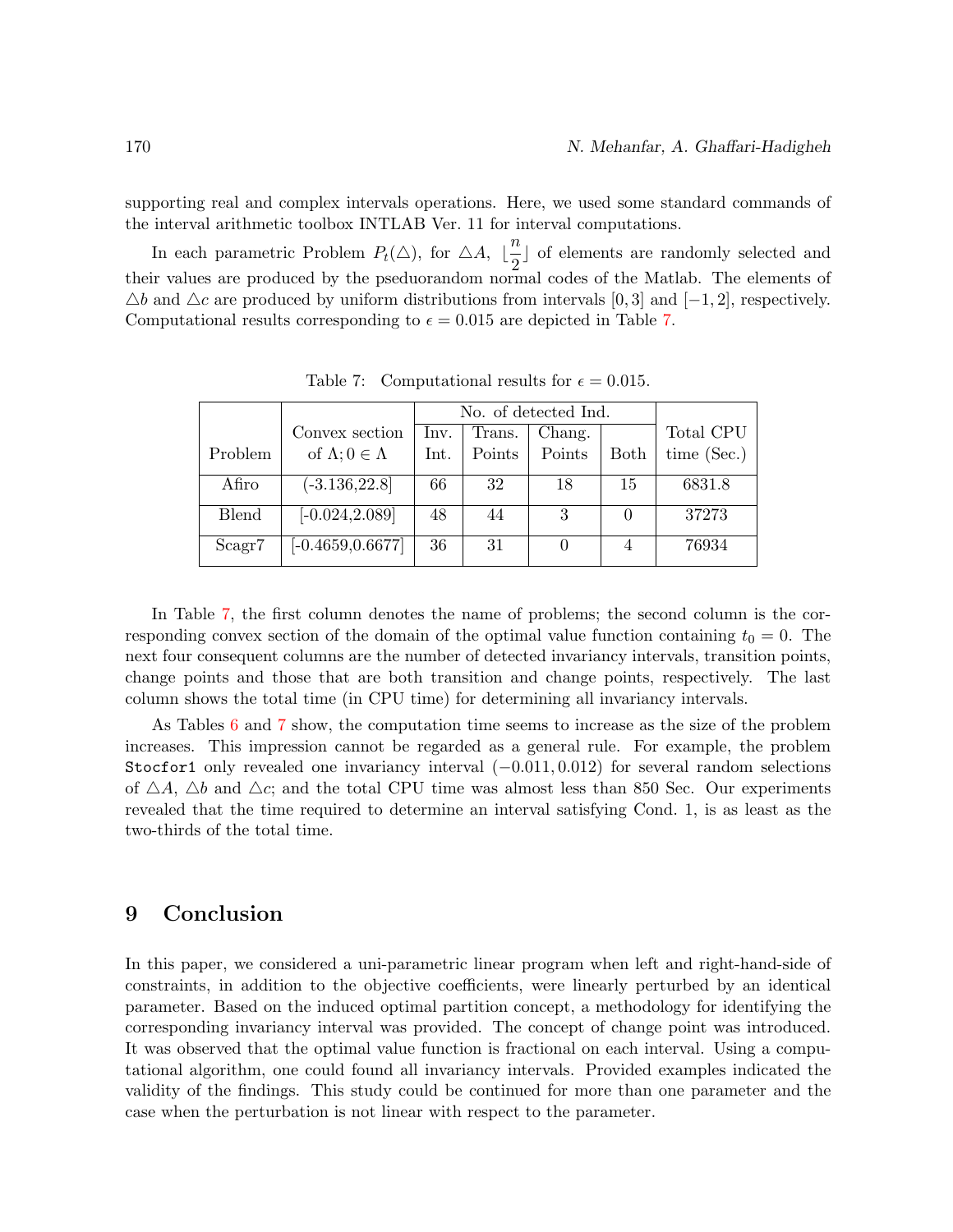## References

- <span id="page-26-12"></span>[1] A. Ben-Israel, A volume associated with  $m \times n$  matrices, Linear Algebra Appl. **167** (1992) 87–111.
- <span id="page-26-11"></span>[2] A. Ben-Israel, T.N. Greville, Generalized Inverses: Theory and Applications, 2nd ed., New York, NY: Springer, 2003.
- <span id="page-26-13"></span>[3] A. Ben-Tal, M. Teboulle, A geometric property of the least squares solution of linear equations, Linear Algebra Appl. 139 (1990) 165–170.
- <span id="page-26-14"></span>[4] S. Boyd, L. Vandenberghe, Convex Optimization, Econometrica, Cambridge University Press, 2004.
- <span id="page-26-9"></span>[5] V.M. Charitopoulos, L.G. Papageorgiou, V. Dua, Multi-parametric linear programming under global uncertainty, AIChE J. 63 (2017) 3871-3895.
- <span id="page-26-3"></span>[6] T. Gal, H.J. Greenberg, Advances in Sensitivity Analysis and Parametric Programming, Kluwer Academic Publishers, 1997.
- <span id="page-26-10"></span>[7] A. Ghaffari Hadigheh, N. Mehanfar, Matrix perturbation and optimal partition invariancy in linear optimization, Asia Pac. J. Oper. Res. 32 (2015) 1550013.
- <span id="page-26-5"></span>[8] A. Ghaffari-Hadigheh, O. Romankko, T. Terlaky, Sensitivity analysis in convex quadratic optimization: Simultaneous perturbation of the objective and right-hand-side vectors, Algor. Oper. Res. 2 (2007) 94–111.
- <span id="page-26-1"></span>[9] A. Ghaffari-Hadigheh, T. Terlaky, Sensitivity analysis in linear optimization: Invariant support set intervals, Eur. J. Oper. Res. 169 (2006) 1158-1175.
- <span id="page-26-0"></span>[10] A. Goldman, A. Tucker, Theory of linear programming, In H. Kuhn, A. Tucker(eds), Linear Inequalities and Related Systems, Annals of Mathematical Studies, Princeton University Press, Princeton, New Jersey, No. 38, pp. 53–97, 1956.
- <span id="page-26-8"></span>[11] H. Greenberg, Matrix sensitivity analysis from an interior solution of a linear program, INFORMS J. Comput. 11 (1999) 316–327.
- <span id="page-26-6"></span>[12] H. Greenberg, Simultaneous primal-dual right-hand-side sensitivity analysis from a strictly complementary solution of a linear program, SIAM J. Optim. 10 (2000) 427–442.
- <span id="page-26-4"></span>[13] M. Hladik, Multiparametric linear programming: Support set and optimal partition invariancy, Eur. J. Oper. Res. 202  $(2010)$  25–31.
- <span id="page-26-7"></span>[14] M. Hladik, Tolerance analysis in linear systems and linear programming, Optim. Method Softw. 26 (2011) 381-396.
- <span id="page-26-2"></span>[15] M. Hladik, Support set invariancy for interval bimatrix games, Internat. J. Uncertain. Fuzziness Knowledge-Based Systems 27 (2019) 225–237.
- <span id="page-26-15"></span>[16] R.A. Horn, C.R. Johnson, Matrix Analysis, Cambridge university press, 2012.